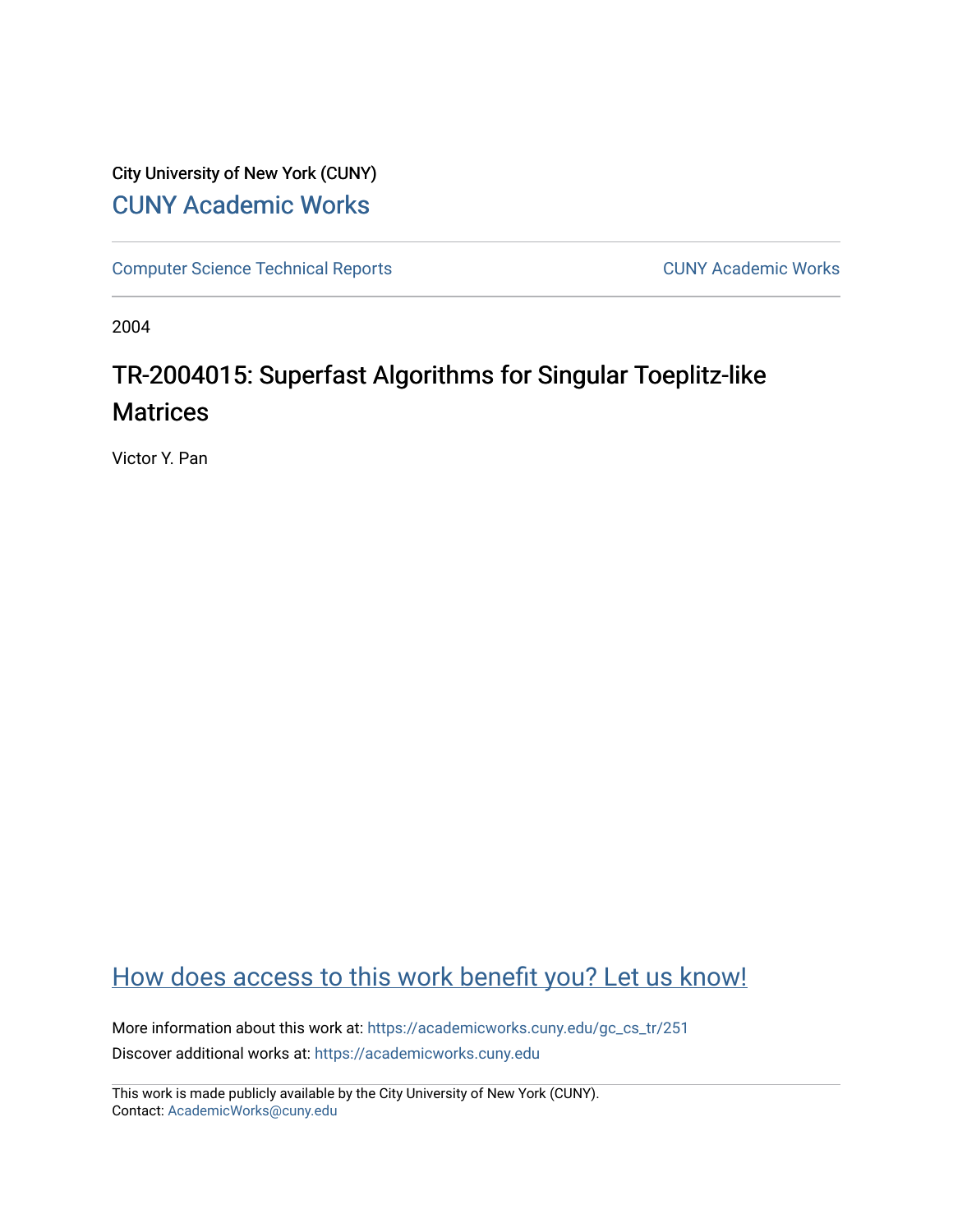# **Superfast Algorithms for Singular Toeplitz-like Matrices** <sup>∗</sup>

Victor Y. Pan

Department of Mathematics and Computer Science Lehman College of CUNY, Bronx, NY 10468, USA vpan@lehman.cuny.edu

September 13, 2004

#### **Abstract**

We apply the superfast divide-and-conquer MBA algorithm to possibly singular  $n \times n$  Toeplitz-like integer input matrices and extend it to computations in the ring of integers modulo a power of a random prime. We choose the power which barely fits the size of a computer word; this saves word operations in the subsequent lifting steps. We extend our early techniques for avoiding degeneration while preserving the Toeplitz structure. Our resulting algorithm supports nearly optimal randomized bit cost estimates for the solution of possibly singular Toeplitz and Toeplitz-like linear systems of equations, various related fundamental matrix computations (rank, null space) as well as computing the univariate polynomial gcd and resultant, Padé approximation, and rational interpolation where all input values are integers.

## **0 Introduction**

#### **0.1 Background and our progress**

Matrices with the structure of Toeplitz type are ubiquitous in computations in sciences, engineering, and signal processing (see, e.g., Kailath and Sayed (editors) 1999 [KS99], Pan 2000 [P00, Section 1.1], Pan 2001 [P01], and the bibliography therein). In computer algebra, some of the most fundamental problems amount to or can be reduced to solving possibly singular but consistent Toeplitz systems of linear equations  $Mx = b$ . Algorithms in Pan 2002 [P02], [P02a], and Pan et al. [PMRWa] apply to nonsingular integer input and rely on Hensel's lifting. We accelerate these algorithms and extend them to the

<sup>∗</sup>Supported by NSF Grant CCR 9732206 and PSC CUNY Awards 65393-0034 and 66437- 0035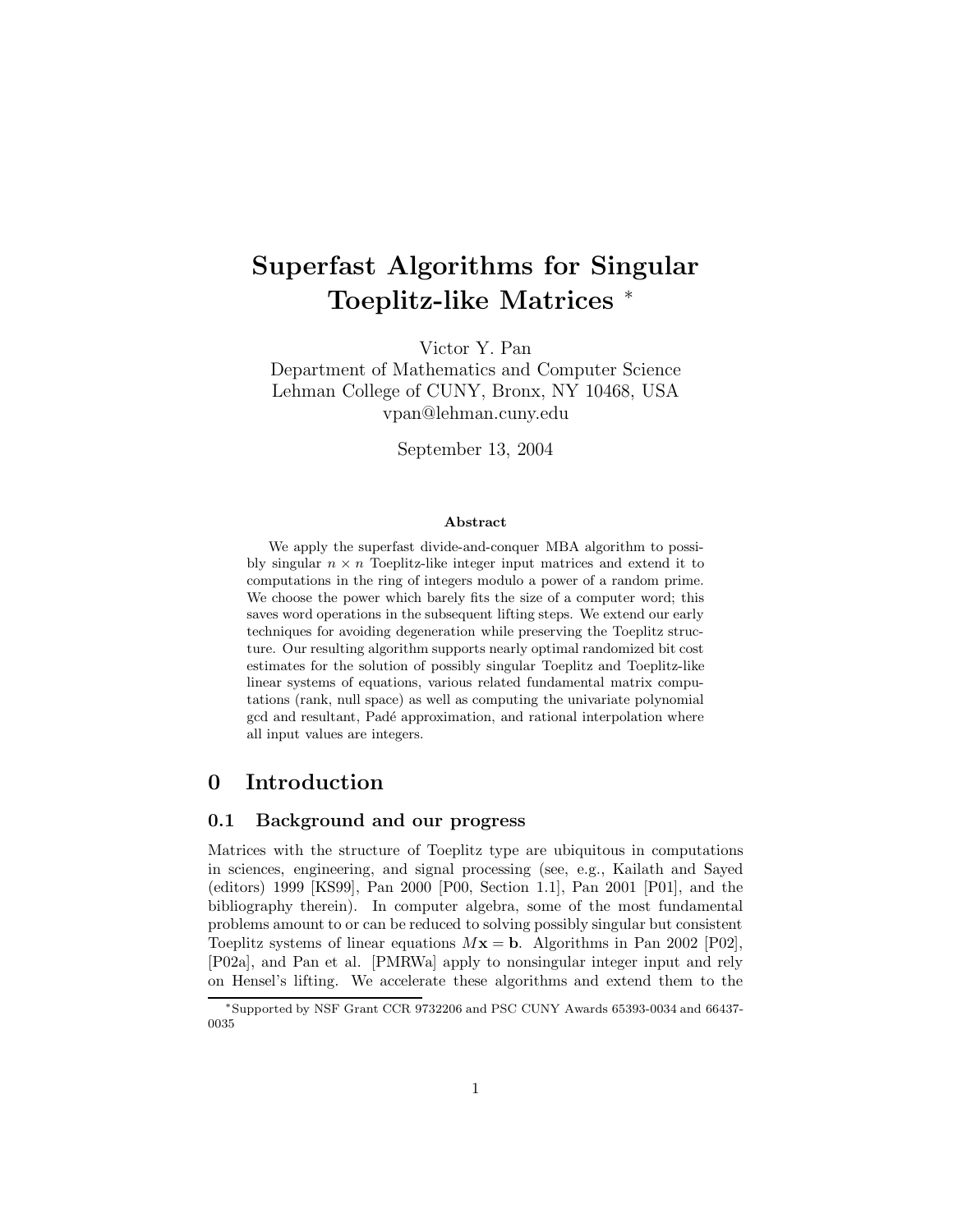singular case by combining them with a variant of the superfast divide-andconquer MBA algorithm due to Morf 1974, 1980 and Bitmead and Anderson 1980 [M74], [M80], [BA80], (also see [P01, Chapter 5]). This algorithm applies to the structured matrices having small displacement rank (see [KS99] and [P01] on this fundamental concept); the Toeplitz input is a special case.

#### **0.2 The complexity of Toeplitz and Toeplitz-like computations modulo a prime power**

Hereafter, log stands for  $log_2$ ,  $m(n)$  is the arithmetic cost of multiplying two<br>polynomials of degree  $n$ , and  $u(d)$  is the bit eperation cost of multiplying two polynomials of degree n, and  $\mu(d)$  is the bit operation cost of multiplying two integers in the range from  $-2^d$  to  $2^d$ . We have

$$
2n - 1 \le m(n) \le \min\{c_{class}n^2, c_kn^{\log 3}, (c_{ck}n\log n)\log\log n\}, \quad (0.1)
$$

$$
2d - 1 \le \mu(d) \le \min\{C_{class}d^2, C_k d^{\log 3}, (C_{ss}d \log d) \log \log d\}, \quad (0.2)
$$

where  $\log 3 = 1.5849625...$ ,  $c_{class} < c_k < c_{ck}$ ,  $C_{class} < C_k < C_{ss}$ ,  $c_{class}$ ,  $C_{class}, c_k, C_k, c_{ck}$  and  $C_{ss}$  are constants, and the abbreviations "class", "k", "ck", and "ss" refer to the "classical", "Karatsuba's", "Cantor and Kaltofen's", and "Schönhage and Strassen's" algorithms, respectively (see, e.g., Bernstein, 2003 [B03], von zur Cathen and Gerhard 2003 [GG03]). Hereafter  $V = (v_{i,j})_{i,j}$ denotes the matrix with the  $(i, j)$ th entries  $v_{i,j}$ ,  $V^T = (v_{j,i})_{i,j}$  is its transpose, and  $|V| = 1 + \max_{i,j} |v_{i,j}|$ . The vector  $\mathbf{v} = (v_i)_i$  is a special case of a matrix V.

Given two positive integers n and w, a positive  $\epsilon$ , a random prime p such that  $\log p = O(\log(n \log|M|))$ , an integer vector **b**, and a Toeplitz-like  $n \times n$ integer matrix M of rank  $\rho$ , our solution modulo  $p^w$  of the a consistent linear system  $M$ **x** = **b** requires generating  $O(n \log \frac{n}{\epsilon})$  random bits and performing  $A = O(m(n) + m(n) \log n)$  suithmetic operations with the precision of  $[w]$  $A = O(m(n) + m(p) \log p)$  arithmetic operations with the precision of  $[w \log p]$ bits provided that with a probability of at most  $\epsilon$  we may output failure or erroneously conclude that the system is inconsistent. Clearly, the  $A$  arithmetic operations are the word operations if  $\log p$  is within the length of a computer word. The computations amount to

$$
B = O((m(n) + m(\rho) \log \rho)\mu(w \log p))
$$
\n(0.3)

bit operations. (0.3) exemplifies our general format of  $O(a\mu(b))$  where  $O(a)$ bounds the arithmetic cost and  $O(b)$  bounds the bit precision of computing; we have  $a = m(n) + m(\rho) \log \rho$  and  $b = w \log p$  in (0.3).

The bound (03) covers the cost of the certification of the correctness of the output and thus the consistency of the system  $Mx = b$ ; the failure of our algorithm only implies the inconsistency of the system with a probability within  $1-\epsilon$ . We state this bound for a prime p randomly sampled in a sufficiently large interval, but it also holds for a large fixed prime p and a random Toeplitz integer matrix  $M$  due to an estimate in Daykin 1960 [D60].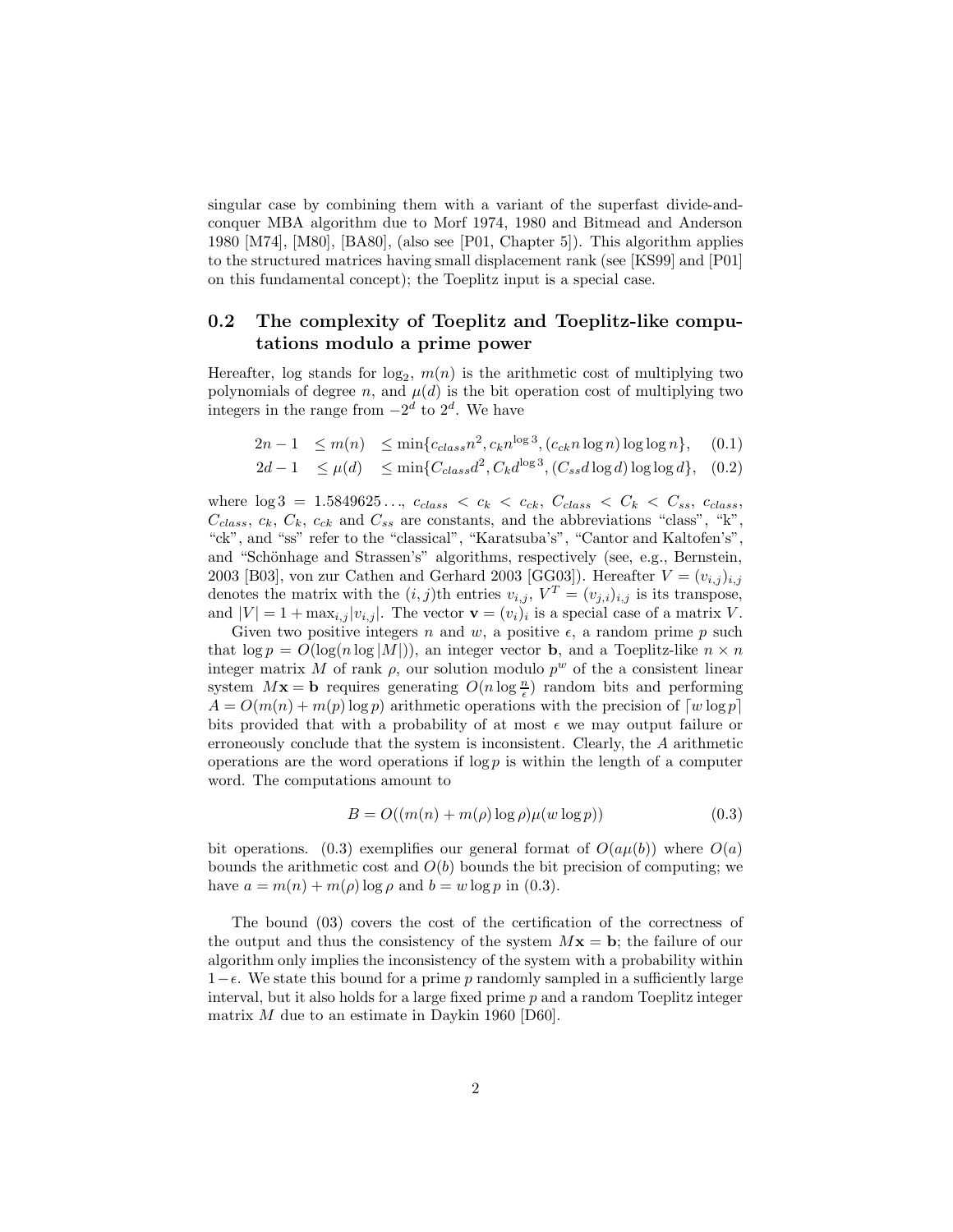#### **0.3 Combination with Hensel's lifting and nearly optimal complexity bounds over the rationals**

The results of our computations modulo  $p^w$  can be applied to initialize the generalized Hensel lifting algorithm in [PMRWa] followed by a rational number reconstruction algorithm based on the algorithms in [GG03], Wang and Pan 2003 [WP03], 2004 [PW04], or Monahan 2004 [M04]. To keep the precision of computing within the length  $\lambda$  of a computer word, we ought to let  $p^w \leq 2^{\lambda}$ . In this case only the reconstruction stage requires a higher precision of computing. To save lifting steps and word operations, we follow the recipe of the *saturated initialization* in [PMRWa] and choose  $w = \lceil \lambda / \log p \rceil$  for a fixed prime p.

Under the Boolean (bit-operation) model of computing we nearly reach optimality for the solution of an integer Toeplitz linear system. Namely for this solution, our algorithm uses  $O(nm(n)\mu(\log n)+n\mu(n\log n))$  bit operation. This is within the factor of  $m(n)\frac{\mu(n)}{n^2}$  from the information lower bound of  $n^2 \log n$ ; the latter bound follows because each  $n$  values representing the output may have up to  $n \log n$  bits. Indeed, these values are the ratios of the pairs of determinants, whereas the determinants can be as large as  $n^{\frac{n}{2}}$  because Hadamard's bound is generally sharp.

#### **0.4 Extensions**

Besides solving a linear system  $Mx = b$ , the extended MBA algorithm probabilistically computes the determinant of  $M$ , the rank of  $M$ , a vector from the null space of M and a shortest generator for a matrix whose columns form a basis for the null space of  $M$ . The bit cost bound of  $(0.3)$  applies. Furthermore, the known techniques (see, e.g., [P01]) enable extension of the algorithm and its nearly optimal cost estimates to computing the univariate polynomial gcd, lcm, and resultant as well as Padé approximation and rational interpolation. The complexity estimates for system solving and computing a vector from the null space and the determinant are of the so called Las Vegas type, that is, they cover the correctness verification, but not so for the other listed problems, which are thus of the so called Monte Carlo type. In particular our algorithm outputs a lower bound on the rank of M which equals the rank with a probability of at least  $1 - \epsilon$ .

#### **0.5 Comparison with related works**

The algorithm in [PMRWa] supports the same complexity estimates as in this paper for the average integer Toeplitz matrix. For the worst case Toeplitz input and for a Toeplitz-like input, however, the estimates in [PMRWa] increase by the factor of  $n$  and thus exceed ours by this factor. The growth occurs at the initialization stage of solving the linear system  $M\mathbf{x} = \mathbf{b}$  modulo  $p^w$ , w log  $p \leq \lambda$ , and is avoided when we apply our version of the MBA algorithm modulo  $p^w$ . The original works [M74],[M80], [BA80] have introduced the MBA algorithm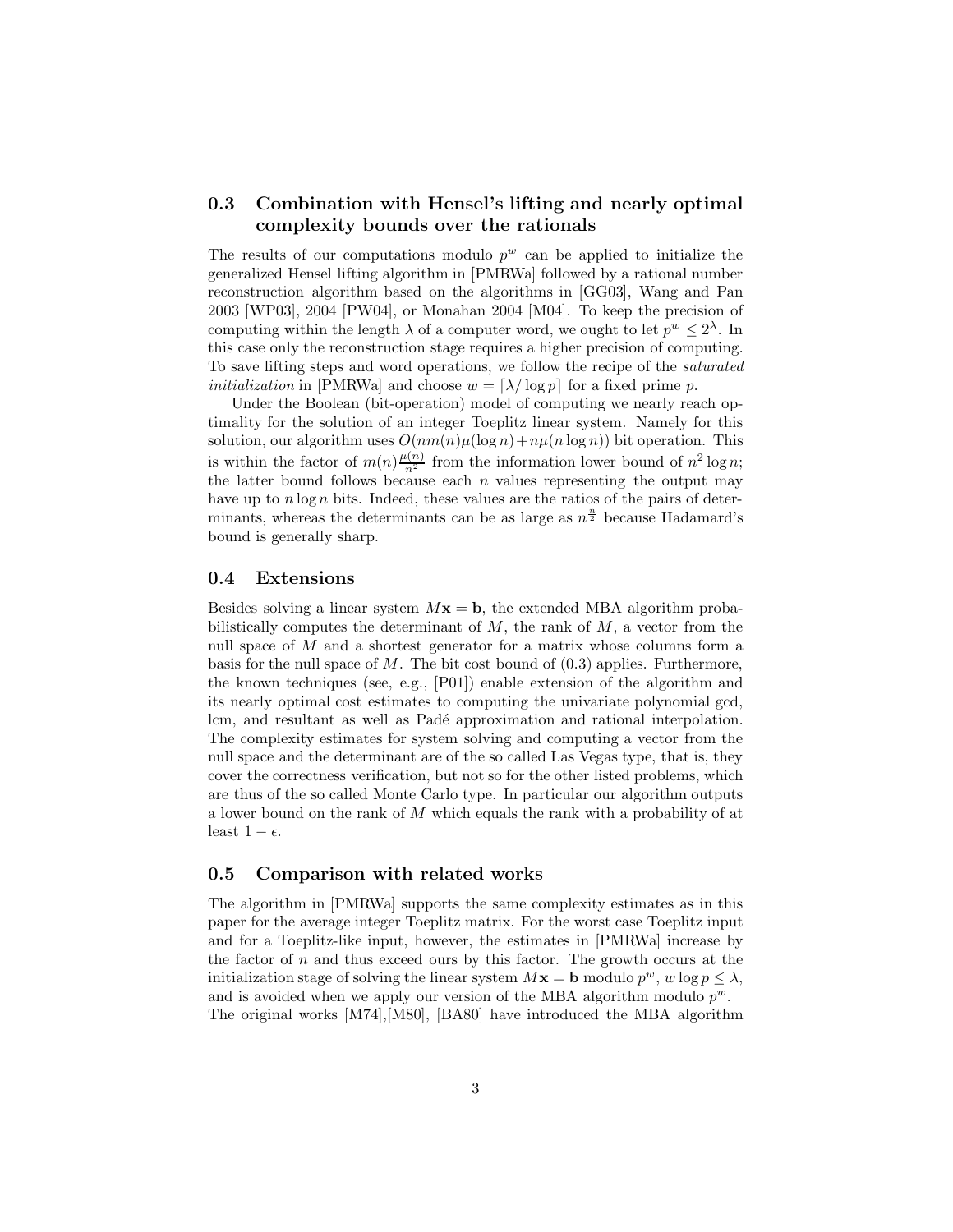for the computations in the rational, real and complex fields. The lifting approach requires its implementation in the ring  $\mathbb{Z}_{p^w}$  of integers modulo a prime power, and applications to polynomial computations require the coverage of a singular input. Randomized preconditioning in Kaltofen and Saunders 1991 [KS91] enables us to avoid the singularity issue, but one still should extend to the computations modulo  $p^w$  the algorithm for the compression of the displacement generators. This algorithm must be recursively applied in the MBA algorithm to yield the claimed overall complexity bounds. In Kaltofen 1995 [K95, Appendix] this problem is handled with introducing the order of  $n \log^2 n$ random bits, but one may rather easily save the factor of  $\log n$  bits [P01, Section 5.7]. Furthermore, in Pan 1992, [P92, Proposition A.6] the problem was solved deterministically over polynomial rings, and in [P01, Section 4.6.2] the latter deterministic solution was extended to any field. Our present paper carries the deterministic extension over to the ring of integers modulo  $p^w$ . We also clarify and elaborate upon the entire MBA construction in this ring, which is required to support the implementation of the algorithm in [PMRWa] since so far this has not been done clearly enough.

#### **0.6 Organization of the paper**

In the next three sections, we recall some background on structured matrices, Toeplitz/Hankel-like matrices, and Hensel's lifting. In Sections 4–6, we elaborate upon the MBA algorithm for recursive factorization of a matrix and related matrix computations. In Sections 8, we bound the precision of the computations. In Section 9, we cover the issues of pivoting and randomization versus degeneration. We estimate the arithmetic and Boolean (bit operation) complexity in Sections 7 and 10. In the Appendix we recall some relevant properties of displacement generators and demonstrate the BCRF trees by examples.

# **1 Displacement representation of structured matrices**

We specialize our study to the matrix structure of Toeplitz type but next state some basic results for more general matrix structures (cf. [P01]).

**Definition 1.1.** Displacement operators <sup>L</sup> of the Stein and Sylvester types *map an*  $n \times n$  *matrix* M *into its displacements*  $L(M) = \nabla_{A,B}(M) = AM - MB$  *and*  $L(M) = \Delta_{A,B}(M) = M - AMB$ , respectively. (The operators  $\nabla$  and  $\Delta$  are *closely related to one another (cf. Theorem A.2).)* A and B are  $n \times n$  operator matrices,  $r = \text{rank } L(M)$  *is the L*-rank *or the* displacement rank *of* M. If

$$
L(M) = GH^T,\t\t(1.1)
$$

$$
G = (\mathbf{g}_1, \dots, \mathbf{g}_l) \quad \text{and} \quad H = (\mathbf{h}_1, \dots, \mathbf{h}_l) \tag{1.2}
$$

*are*  $l \times n$  *matrices, then the matrix pair*  $(G, H)$  *(nonunique for a fixed*  $L(M)$ *) is an* L-generator (or a displacement generator) of length l for M,  $l \geq r$ . (G, H)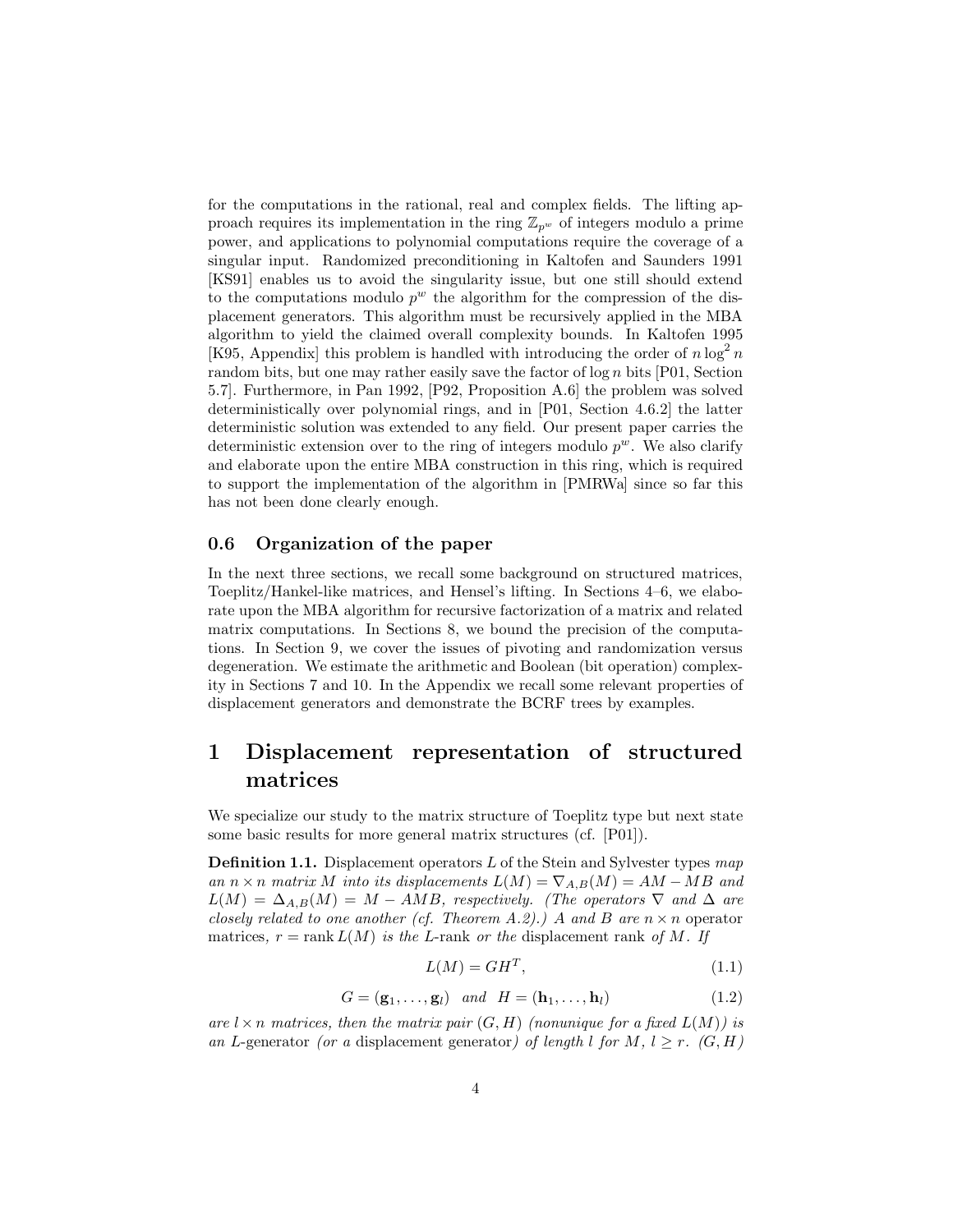*is also a* generator *of length* l *for*  $L(M)$ *. If* M *is an*  $m \times n$  *matrix and* l *is small relatively to* min{m, n}*, then* M *is said to have the* L*-structure or to be an* L*-structured matrix.*

**Theorem 1.1.** *[P01, Theorem 4.6.4]. Given an L-generator*  $(G_1, H_1)$  *of length l* for a matrix M having L-rank  $r \leq l$ , it is sufficient to use  $O(l^2n)$  arithmetic *(field) operations to compute an* L*-generator* (G, H) *of length* r *for the matrix* M*.*

The theorem is supported in any field by the algorithm in [P01, Section 4.6.2].

We also need the following simple results.

- *a*)  $\nabla_{A,B}(M^{-1}) = -M^{-1}\nabla_{B,A}(M)M^{-1}$  *for a nonsingular* M;
- *b)*  $L(aM + bN) = aL(M) + bL(N)$  *for scalars* a *and b, matrices* M *and* N, and any linear operator L, e.g.,  $L = \nabla_{A,B}$ ,  $L = \Delta_{A,B}$ , for any pair of *matrices* A *and* B*;*
- *c)* [P01, Theorem 1.5.4]:  $\nabla_{A,C}(MN) = \nabla_{A,B}(M)N + M \nabla_{B,C}(N)$ .

We may represent L-structured  $m \times n$  matrices M in compressed form via  $(m + n)$ l entries of their short L-generators and operate with these matrices according to the following flowchart:

$$
COMPRESS \longrightarrow OPERATE \longrightarrow DECOMPRESS
$$

(cf. [P01]).

Equation (2.1) is an example of compression. With Theorems 1.1 and 1.2, we dramatically decrease the computational time and memory space in the OPERATE stage (also see the next two sections). On the DECOMPRESS stage, see our Theorem 2.3, [P01, Sections 4.4–4.6], and Pan and Wang 2003 [PW03].

#### **2 Toeplitz and Toeplitz-like matrices**

**Definition 2.1.**  $T = (t_{i,j})_{i,j}$  *is a Toeplitz matrix if*  $t_{i,j} = t_{i+1,j+1}$  *for every pair of its entries*  $t_{i,j}$  *and*  $t_{i+1,j+1}$ *. Especially, for any scalar* f *and vector*<br> $\ldots$  (*a*)<sup>*n*-1</sup> define the pair *f* circulant matrix  $Z$  (*a*)<sup>*n*-1</sup> *x*  $\mathbf{v} = (v_i)_{i=0}^{n-1},$  define the  $n \times n$  unit f-circulant matrix  $Z_f = (z_{i,j})_{i,j=0}^{n-1}, z_{i,i-1} = 1,$ <br>  $\mathbf{v} = 2, \quad n: z_i = -1, z_i = 0$  for other pairs  $(i, j)$  and define the f-circulant  $i = 2, \ldots, n; z_{1,n} = f, z_{i,j} = 0$  for other pairs  $(i, j)$ , and define the f-circulant *matrix*  $Z_f(\mathbf{v}) = \sum_{i=0}^{n-1} v_i Z_f^i$  with the first column **v***.* (Note that  $Z_f^n = fI$  and that every matrix  $Z_o(\mathbf{v})$  is lower triangular.) *that every matrix*  $Z_0(\mathbf{v})$  *is lower triangular.*)

**Theorem 2.1.** *For any pair of distinct scalars* <sup>e</sup> *and* <sup>f</sup> *and any Toeplitz matrix T*, there exist nonunique pairs  $(Z_e(\mathbf{u}), Z_f(\mathbf{v}))$  and  $(Z_0(\mathbf{w}), Z_0(\mathbf{x}))$  such that  $T =$  $Z_e(\mathbf{u}) + Z_f(\mathbf{v}) = Z_0(\mathbf{w}) + Z_0^T(\mathbf{x}).$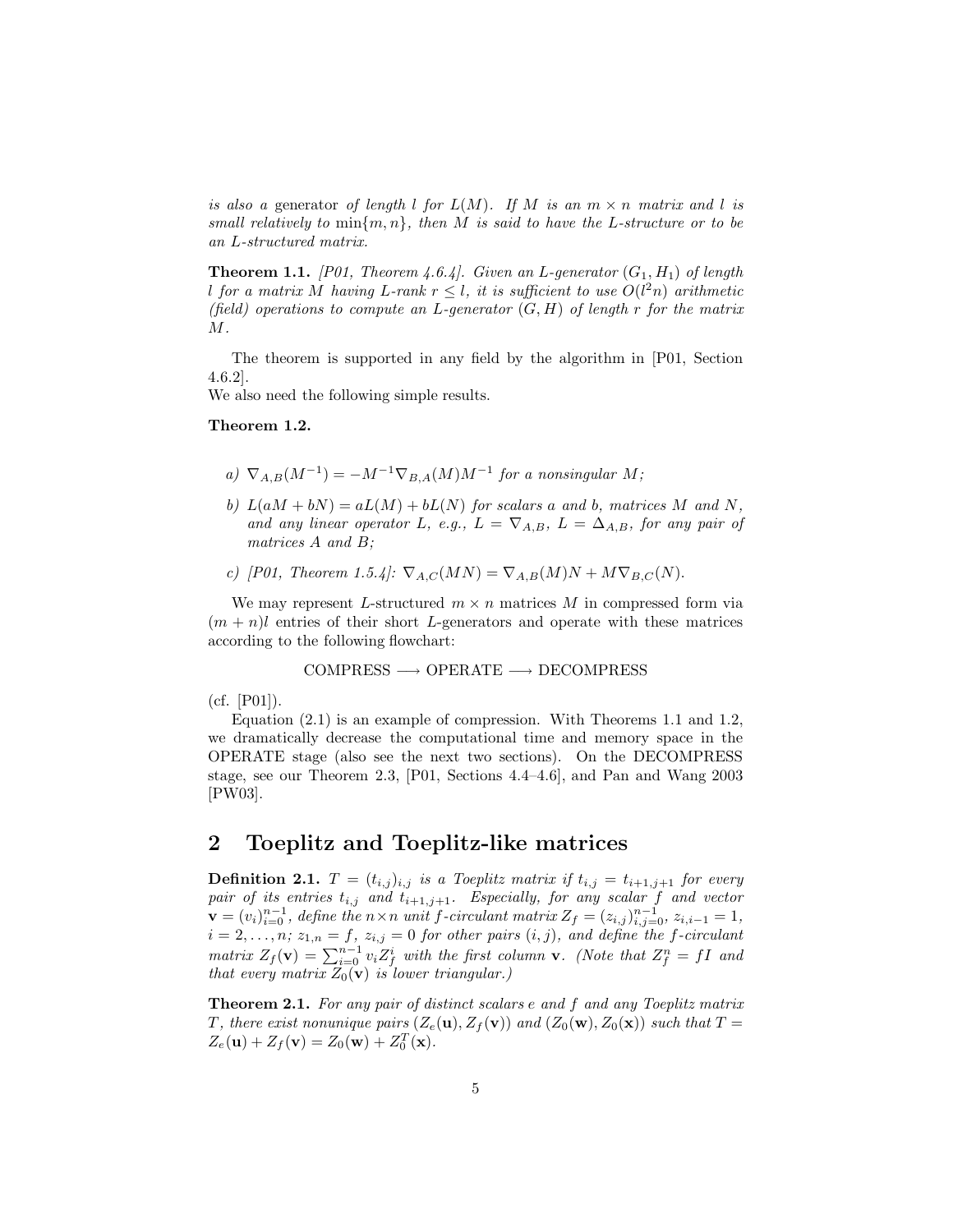**Theorem 2.2.** *Multiplication of a*  $k \times n$  *Toeplitz matrix by a vector is a subproblem of multiplication of two polynomials of degrees*  $k + n - 2$  *and*  $n - 1$ *; the coefficients are the entries of the input matrix and vector, respectively.*

**Definition 2.2.** An  $m \times n$  matrix M is Toeplitz-like if  $r = \text{rank } L(M)$  is small *relatively to*  $\min\{m, n\}$  *and if* M *is given with its* L-generator of length  $l = O(r)$ *,*  $where L = \nabla_{Z_e, Z_f}, L = \nabla_{Z_e^T, Z_f^T}, L = \Delta_{Z_e, Z_f^T}, or L = \Delta_{Z_e^T, Z_f} for a fixed pair$ *of scalars* e *and* f*.*

For example, here is the displacement of a Toeplitz matrix  $T = (t_{i-j})_{i,j=0}^{n-1}$ <br>h  $l < 2$  [P01, page 120] with  $l \leq 2$  [P01, page 120]:

$$
\nabla_{Z_e, Z_f}(T) = Z_e T - T Z_f = (Z_e \mathbf{t}_- - f \mathbf{t}) \mathbf{e}_{n-1}^T + \mathbf{e}_0 (eJ \mathbf{t} - Z_f^T \mathbf{t}_-)^T \qquad (2.1)
$$

for  $\mathbf{t} = (t_i)_{i=0}^{n-1}$ ,  $\mathbf{t}_{-} = (t_{-i})_{i=0}^{n-1}$ , and any pair of scalars *e* and *f*. Note that

$$
|\nabla_{Z_e, Z_f}(M)| \le (\max\{1, |e|\} + \max\{1, |f|\}) |M|.
$$
 (2.2)

It is sufficient for us to use e and f in the set  $\{-1,0,1\}$  (see Theorem A.1).

**Theorem 2.3.** *[P01, Example 4.4.2].* Let  $(1.1)$  and  $(1.2)$  hold for  $L =$  $\nabla_{Z_e, Z_f}$ ,  $e \neq f$ . Then

$$
(e-f)M = \sum_{j=1}^{l} Z_e(\mathbf{g}_j) Z_f(J\mathbf{h}_j).
$$

Theorems 1.1, 2.2, and 2.3 together imply the following corollary.

**Corollary 2.1.** An  $n \times n$  *matrix* M *of displacement rank* r *given with its displacement generator of length* l *for*  $L = \nabla_{Z_e, z_f}$  *can be multiplied by a vector by using*  $O(m(n)l)$  *ring operations or alternatively*  $O(m(n)r + l^2n)$  *field operations for* m(n) *in (0.1).*

The next results extend the displacement representation of a Toeplitz-like matrix to its blocks.

**Theorem 2.4.** *Let*  $P_0 = \begin{pmatrix} I_l & 0 \\ 0 & 0 \end{pmatrix}$  and  $P_1 = \begin{pmatrix} 0 & 0 \\ 0 & I_l \end{pmatrix}$  $0$   $I_l$ *be*  $n \times n$  *matrices. Then*  $Z_f P_0 - P_0 Z_f = f \mathbf{e}_{n-1} \mathbf{e}_0^T - \mathbf{e}_l \mathbf{e}_{l+1}^T, Z_f P_1 - P_1 Z_f = \mathbf{e}_{n-l-1} \mathbf{e}_{n-l} - f \mathbf{e}_{n-1} \mathbf{e}_0$  for *any real* f*.*

**Corollary 2.2.** *Define*  $P_0$  *and*  $P_1$  *as in Theorem 2.4. Write*  $L = \nabla_{Z_e, Z_f}$ ,  $\delta = \delta_{L,i,j}(M) = L(P_iMP_j) - P_iL(M)P_j = (Z_eP_i - P_iZ_f)MP_j - P_iM(P_jZ_f - P_jP_j)P_j$  $Z_fP_i$ ) *for*  $i, j \in \{0, 1\}$ *. Then rank*  $\delta \leq 4$ *.*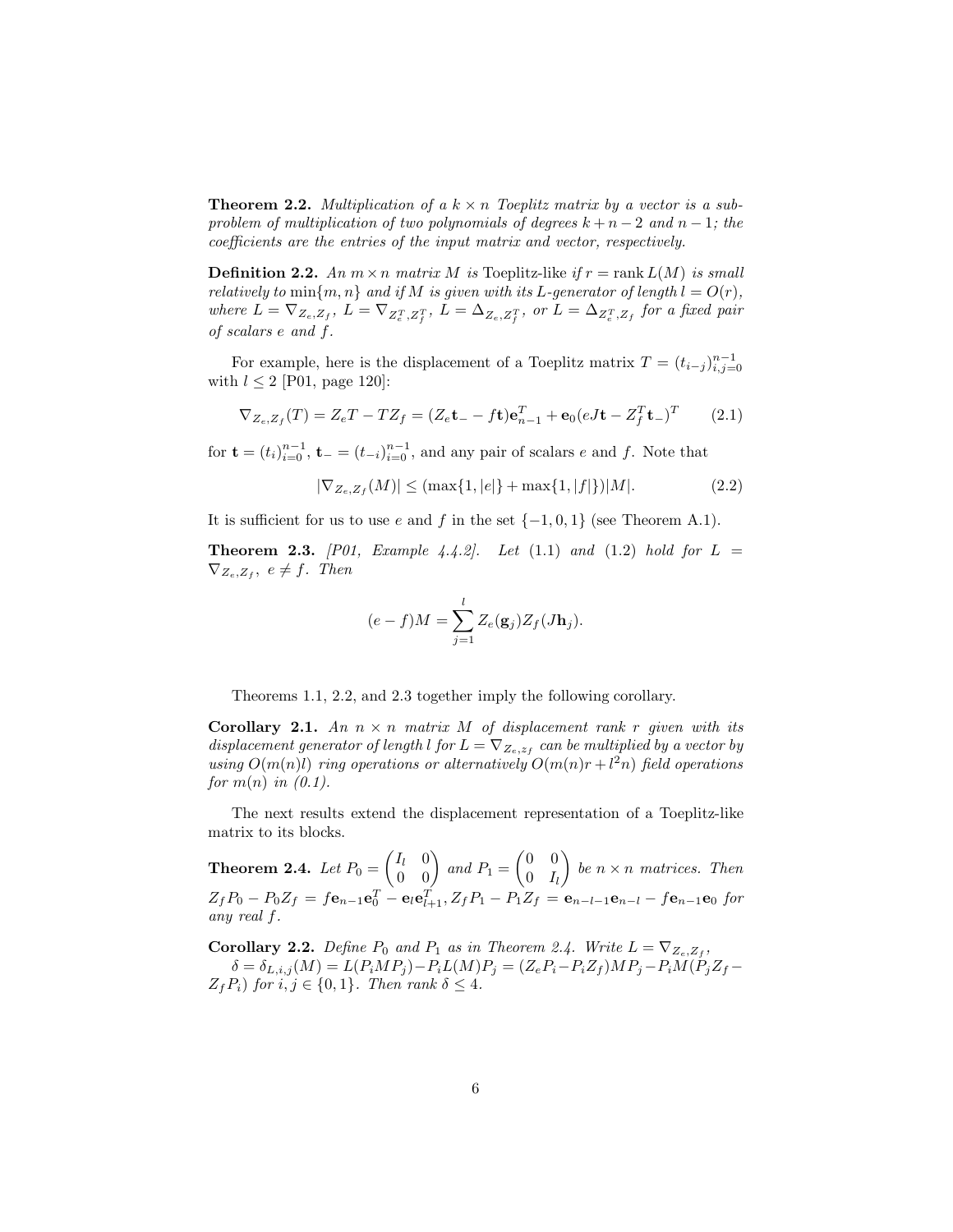# **3 Generalized Hensel's lifting for a linear system of equations and its initialization**

Let us briefly recall the lifting algorithm in [P02, P02a, PMRWa]. Its input consists of three integers  $h, q$  and  $s, h > 0, q > 0, s > 1$ , a vector  $\mathbf{b} \in \mathbb{Z}^n$ , and two matrices  $M \in \mathbb{Z}^{n \times n}$  and  $Q = qM^{-1} \text{ mod } (qs)$  satisfying

$$
MQ \bmod (qs) = qI. \tag{3.1}
$$

In h lifting steps, the vector  $\mathbf{x}^{(h)} = (qM^{-1}\mathbf{b}) \bmod (qs^h)$  is output. Each step essentially amounts to multiplying the matrices  $M$  and  $Q$  by a vector with the precision of  $O(\log \max\{qs, \gamma\})$  bits for  $\gamma = 2n|M| + |\mathbf{b}|$ . For a sufficiently large h in  $O(n \log_{\epsilon} \gamma)$ , the rational vector  $x = M^{-1}$ **b** is recovered from  $\mathbf{x}^{(h)}$ . For a Toeplitz input matrix  $M$ , the overall bit operation cost of lifting is bounded by

$$
B = O(m(n)n\mu(d_1)\log_s \gamma), d_1 = \log \max\{qs, \gamma\}
$$
\n(3.2)

for  $m(n)$  in (0.1),  $\mu(d)$  in (0.2). This also covers the cost of randomized Las Vegas recovery of **x** from  $\mathbf{x}^{(h)}$ .<br>The algorithms in [PMRW]

The algorithms in [PMRWa] initialize lifting by computing a matrix Q and two integers q and s such that  $(3.1)$  holds where q and s are the powers of a fixed integer  $p > 1$ . These algorithms involve more than  $n^2$  arithmetic operations with the precision of over n bits, that is, more than  $n<sup>3</sup>$  bit operations for the worst case input matrix  $M$ , but according to the estimates and experiments in [PMRWa] the precision and the bit cost are less than that by the factor for the average integer Toeplitz matrix  $M$ . In our present paper we dramatically accelerate the initialization for the matrix  $M$  in the worst case. We compute  $Q$ satisfying (3.1) for  $q = 1$  and  $s = p^w$  by performing  $O(m(n) \log n)$  arithmetic operations with the precision of log s bits, that is,  $O((m(n) \log n) \mu(\log s))$  bit operations.

Technically, our algorithm extends the divide-and-conquer MBA algorithm, which recursively factorizes a preconditioned input matrix and computes and inverts its nonsingular submatrix of the maximal rank.

# **4 Recursive block triangular factorization of a strongly nonsingular matrix**

The reader may first assume computations with rationals, although we are going to specify these computations in the rings modulo a prime power later on.

**Definition 4.1.** Let  $M^{(k)}$  denote the  $k \times k$  leading principal (that is, north*western)* submatrix of a matrix M. M has generic rank profile if  $M^{(k)}$  are *nonsingular matrices for*  $k = 1, \ldots, \rho$  where  $\rho = \text{rank } M$ . A nonsingular ma*trix having generic rank profile is called strongly nonsingular. Define the* Schur complement *of the nonsingular*  $k \times k$  *block*  $M_{00} = M^{(k)}$  *in a general*  $2 \times 2$  *block*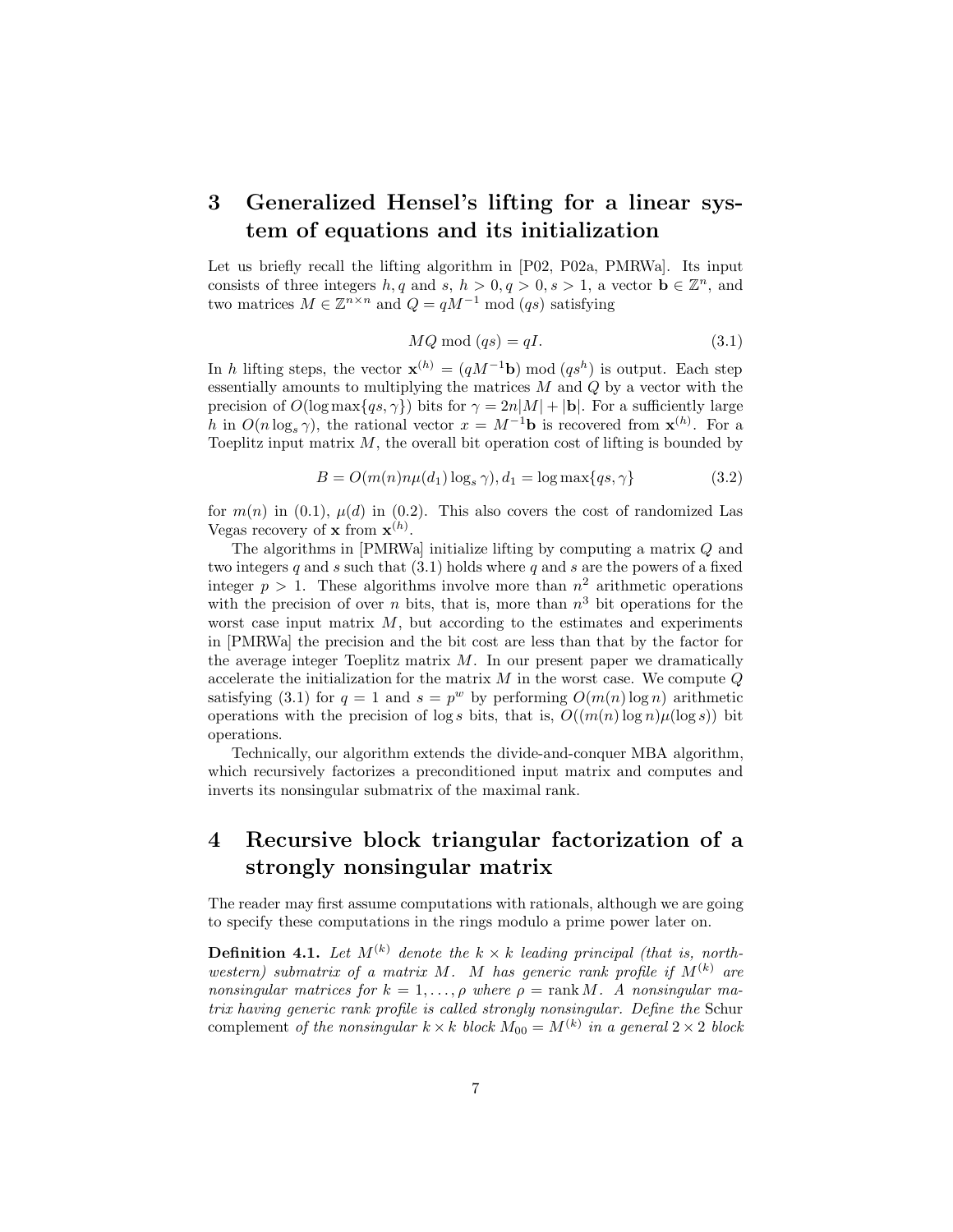*matrix*

$$
M = \begin{pmatrix} M_{00} & M_{01} \\ M_{10} & M_{11} \end{pmatrix} \tag{4.1}
$$

*as follows:*

$$
S = S(M, M_{00}) = S^{(k)}(M) = M_{11} - M_{10} M_{00}^{-1} M_{01}.
$$
 (4.2)

Applying the block Gauss–Jordan elimination to  $M$ , obtain the well-known block triangular factorization

$$
M = \begin{pmatrix} I & 0 \\ M_{10} M_{00}^{-1} & I \end{pmatrix} \begin{pmatrix} M_{00} & 0 \\ 0 & S \end{pmatrix} \begin{pmatrix} I & M_{00}^{-1} M_{01} \\ 0 & I \end{pmatrix}.
$$
 (4.3)

det  $M = (\det M_{00}) \det S$ . (4.4)

If M is nonsingular, then  $(4.1)$  implies that S is nonsingular, and we obtain

$$
M^{-1} = \begin{pmatrix} I & -M_{00}^{-1} M_{01} \\ 0 & I \end{pmatrix} \begin{pmatrix} M_{00}^{-1} & 0 \\ 0 & S^{-1} \end{pmatrix} \begin{pmatrix} I & 0 \\ -M_{10} M_{00}^{-1} & I \end{pmatrix}.
$$
 (4.5)

(4.3) implies the following theorem.

**Theorem 4.1.** *If* M *is nonsingular, the*  $S^{-1}$  *is the southwestern block of*  $M^{-1}$ *.* 

**Theorem 4.2.** *Suppose that*  $h > 0$ ,  $k > l > 0$ , and  $M^{(k)}$  and  $M^{(l)}$  are non*singular matrices. Then a)*  $(S^{(l)}(M))^{(h)} = S^{(l)}(M^{(h+l)}), b) S^{(k-l)}(S^{(l)}(M)) =$  $S^{(k)}(M)$ .

Theorems 4.1 and 4.2 a) together imply the following corollary.

**Corollary 4.1.** *If an*  $n \times n$  *matrix M is strongly nonsingular, then so are all Schur complements*  $S^{(l)}(M^{(k)}), l = 1, ..., k - 1; k = 2, ..., n$ .

Due to this corollary, we may recursively extend factorizations (4.3) and  $(4.5)$  to the matrices  $M_{00}$  and S provided M is strongly nonsingular. Choose  $M_{00} = M^{(k)}$  with  $k = \lfloor n/2 \rfloor$ , apply factorizations (4.3) and (4.5) recursively to  $M_{00}$  and  $S$ , and stop when you arrive at 1-by-1 matrices. This defines the *balanced complete recursive (block triangular) factorization* of a strongly nonsingular matrix  $M$  and its inverse (we use the abbreviation BCRF). Let us associate the BCRF of M with a binary tree  $T_{n,n}$  as follows. M is the root with the left child  $M_{00}$  and the right child S. Extend (4.3) and (4.5) to every internal node  $N$  of the tree. Identify the two children of  $N$  in the tree as its leading principal block of the half-size (the left child) and the Schur complement of this block in N (the right child). This extends the assignment of the children  $M_{00}$ and S for  $N = M$ . The leaves of the tree are 1-by-1 matrices. We refer the reader to Appendix B for demonstration.

**Algorithm 4.1.** *The BCRF of a strongly nonsingular matrix.*

INPUT: *a strongly nonsingular*  $n \times n$  *matrix* M.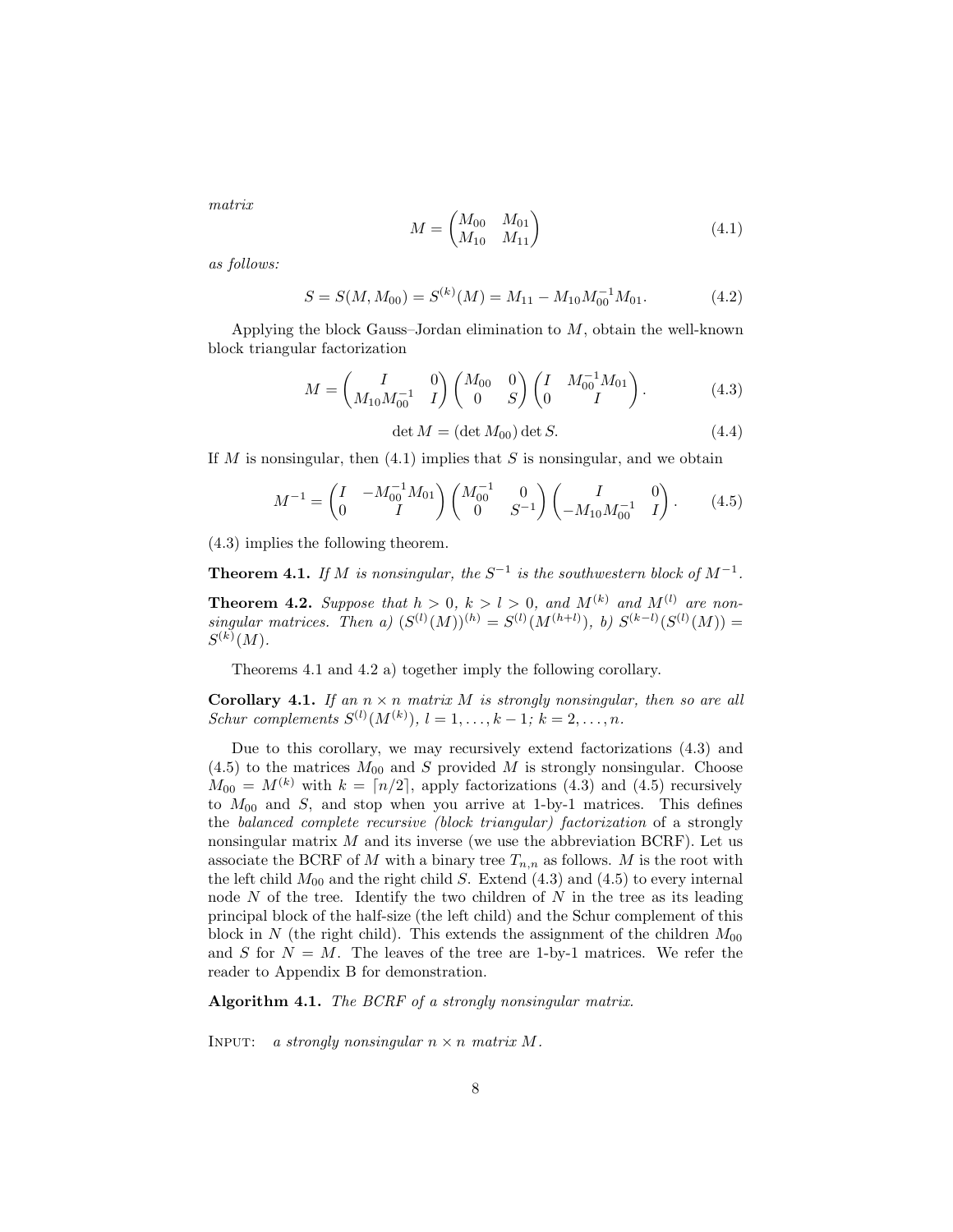OUTPUT:  $M^{-1}$  *and the BCRF of* M *and*  $M^{-1}$ .

COMPUTATIONS: Define the BCRF tree  $T(M) = T_{n,n}$ , then recursively com*pute and invert all matrices associated with its nodes according to the following rules:*

*Invert the leaves (1-by-1 matrices) directly, then recursively invert all other nodes based on factorization* (4.5) *and its recursive extension. In each recursive step first invert both children; immediately thereafter invert their parent. Inverting two siblings, proceed in the following order: invert the left sibling first, then compute and invert its right sibling based on (4.5) or its extension. Stop when the root* M *is inverted.*

Due to  $(4.4)$ , we immediately extend Algorithm 4.1 to computing det M.

# **5 Extension to matrices having generic rank profile**

**Algorithm 5.1.** *The BCRF of a submatrix of a matrix having generic rank profile.*

Input: *a matrix* M *having generic rank profile.*

OUTPUT:  $\rho = \text{rank } M$  *and the BCRF of the submatrix*  $M^{(\rho)}$  *and its inverse.* 

Computations: *Proceed as in Algorithm 5.1 but with an additional provision in the case where a computed leaf*  $S^{(k+1,k)}$  *equals zero; in this case output*  $\rho = k$ *and the BCRF of the matrices*  $M^{(\rho)}$  *and its inverse and stop. If*  $S^{(k+1,k)} \neq 0$ *for all*  $k \leq n-1$ *, then write*  $\rho = n$  *and stop when* M *is inverted (as in Algorithm*) *4.1).*

The BCRF tree  $T(M) = T_{n,\rho}$  computed by using Algorithm 5.1 is a subtree of the BCRF tree  $T_{n,n}$  associated with Algorithm 4.1. For  $\rho < n$ , the computation stops where a leaf equals 0. In this case we define the output subtree: first delete from  $T_{n,n}$  the leaf  $S^{(\rho+1,\rho)}$  together with all unprocessed leaves, that is, all leaves  $S^{(i+1,i)}$  for  $i \geq \rho$ ; then recursively delete every parent having no child. Simple techniques extend Algorithm 5.1 to computing the matrix rank and the null space and solving a singular linear system of equations [BP94, Section 2.2], [P01, Section 5.2], [P03, Section 6].

### **6 Towards the generic rank profile property**

If a matrix M of rank  $\rho$  has generic rank profile, then, due to Corollary 4.1, we may safely compute the BCRF of the matrix  $M^{(\rho)}$  and then invert this matrix over the rationals. Our next goal is to preprocess any matrix M to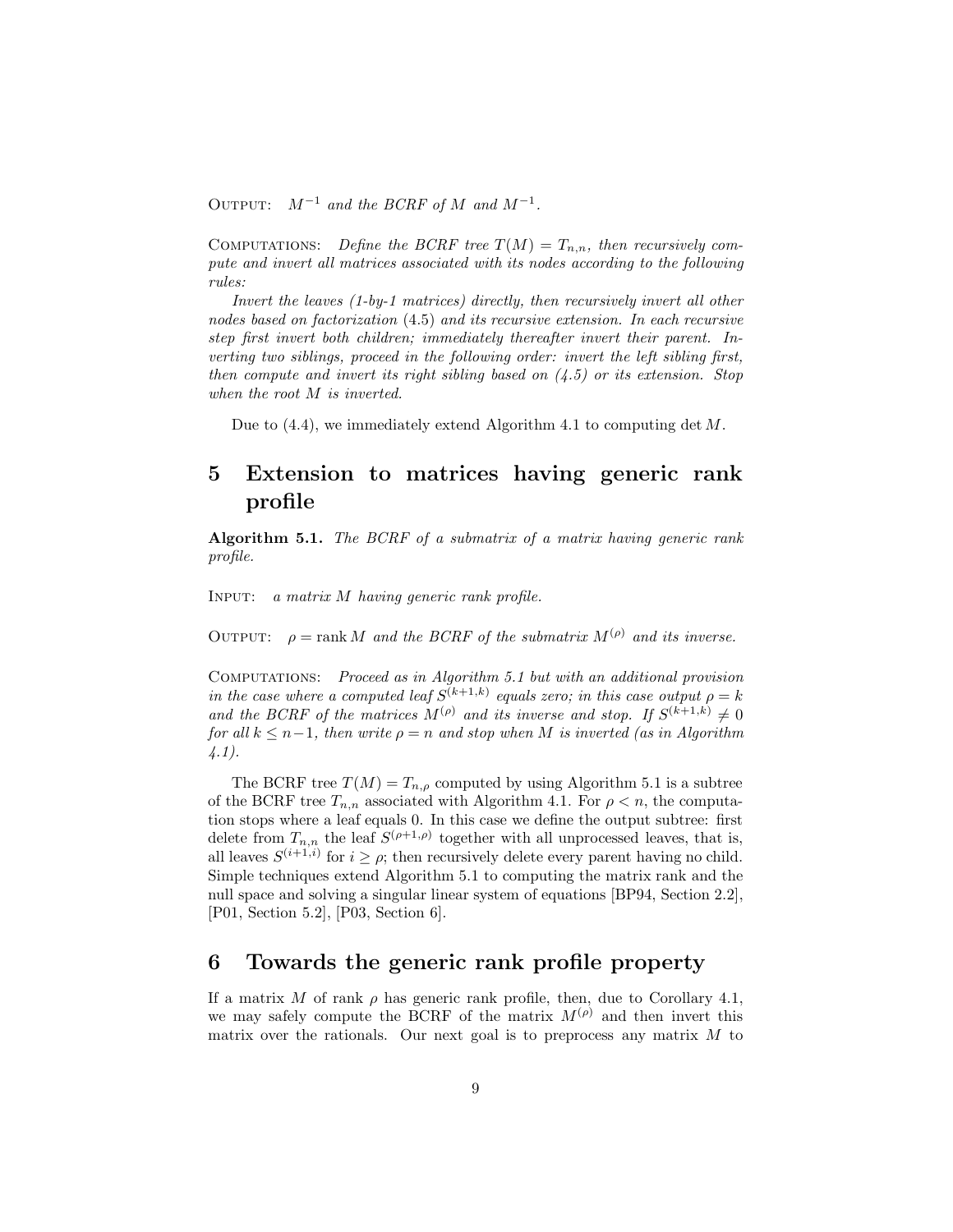turn it into a matrix having generic rank profile. If M is an  $n \times n$  real nonsingular matrix, then we may compute the BCRF of any of the two strongly nonsingular matrices  $M^T M$  or  $M M^T$  and then compute and output  $M^{-1} =$  $(M^T M)^{-1} M^T = M^T (M M^T)^{-1}$  and  $(\det M)^2 = \det(M^T M) = \det(M M^T)$ . In fact we also have  $||W||_2 \ge ||W^{(k)}||_2$ ,  $||W||_2 \ge ||S(W, W^{(k)})||_2$  for all k if  $W = M^{T}M$  or  $W = MM^{T}$  (see [GL96]). The recipe does not work for singular matrices M such as  $M = \begin{pmatrix} 0 & 0 \\ 0 & 1 \end{pmatrix}$ , but various randomized preconditioners<br>([KS91] [P01, Sections 5.6 and 5.7] Chen et al. 2002 [CEKSTV02] and the ( [KS91], [P01, Sections 5.6 and 5.7], Chen et al. 2002 [CEKSTV02] and the bibliography therein) probabilistically ensure the generic rank profile property for any matrix M over any ring. Let us specify a preconditioner well suited for Toeplitz-like computation.

**Theorem 6.1.** *[KS91].* Let  $M \in \mathbb{R}^{n \times n}$  for any ring  $\mathbb{R}$ . Let S be a finite set of *cardinality*  $|S|$  *in*  $\mathbb R$  *or its extension. Let*  $L$  *and*  $U^T$  *be a pair of*  $n \times n$  *unit lower triangular Toeplitz matrices, defined by the* 2n−2 *subdiagonal entries of the pair of their first columns. Let these* 2n − 2 *entries be randomly and independently of each other selected from the set* S *under the uniform probability distribution on* S*. Then the matrix* UML *has generic rank profile with a probability of at least*  $1 - \bar{\epsilon}$ *, where*  $\bar{\epsilon} = \rho^2/|S|$ *,*  $\rho = \text{rank } M \leq n$ *.* 

For a fixed positive  $\bar{\epsilon}$ , we may ensure the above probabilistic bound  $1-\bar{\epsilon}$  by choosing

$$
S = \{ z \in \mathbb{Z} : |z| \le \lceil n^2/(2\bar{\epsilon}) \rceil \}. \tag{6.1}
$$

Under (6.1) we generate at most  $(2n-2)\lceil \log(2\lceil n^2/(2\bar{\epsilon}) \rceil) \rceil$  random bits and have

$$
|UML| \le n^2|U| \cdot |M| \cdot |L| \le n^6|M|/(4\bar{\epsilon}^2). \tag{6.2}
$$

#### **7 The arithmetic cost estimates**

**Theorem 7.1.** *Let* <sup>M</sup> *be a Toeplitz-like matrix given with its displacement generator of length* r*. Assume computations with rationals. Then the arithmetic cost of performing Algorithms 4.1, 5.1, and preconditioning in Theorem 6.1 is bounded as follows:*  $O(m(n)r^2 \log n)$  *with*  $m(n)$  *in (0.1) for Algorithm 4.1 (which also covers computing* det M);  $O(m(\rho)r^2 \log \rho)$  with  $\rho = \text{rank } M$  for Algorithm 5.1;  $O(m(n)r^2)$  *for preconditioning* M *with*  $M^T$ *, and*  $O(m(n)r)$  *for the Toeplitz preconditioning in Theorem 6.1.*

*Proof.* The displacement rank of all matrices in the BCRF of M, *UML* or  $M^T M$ is in  $O(r)$  due to Theorem 4.1 and the results in Sections 1 and 2. By applying the algorithm that supports Theorem 1.1, we operate with their displacement generators of length  $O(r)$ . Now Theorem 7.1 follows from Corollary 2.1.  $\Box$ 

**Remark 7.1.** *For smaller* <sup>ρ</sup> *and/or larger* <sup>r</sup>*, it can be faster to operate with the entries rather than displacement generators.*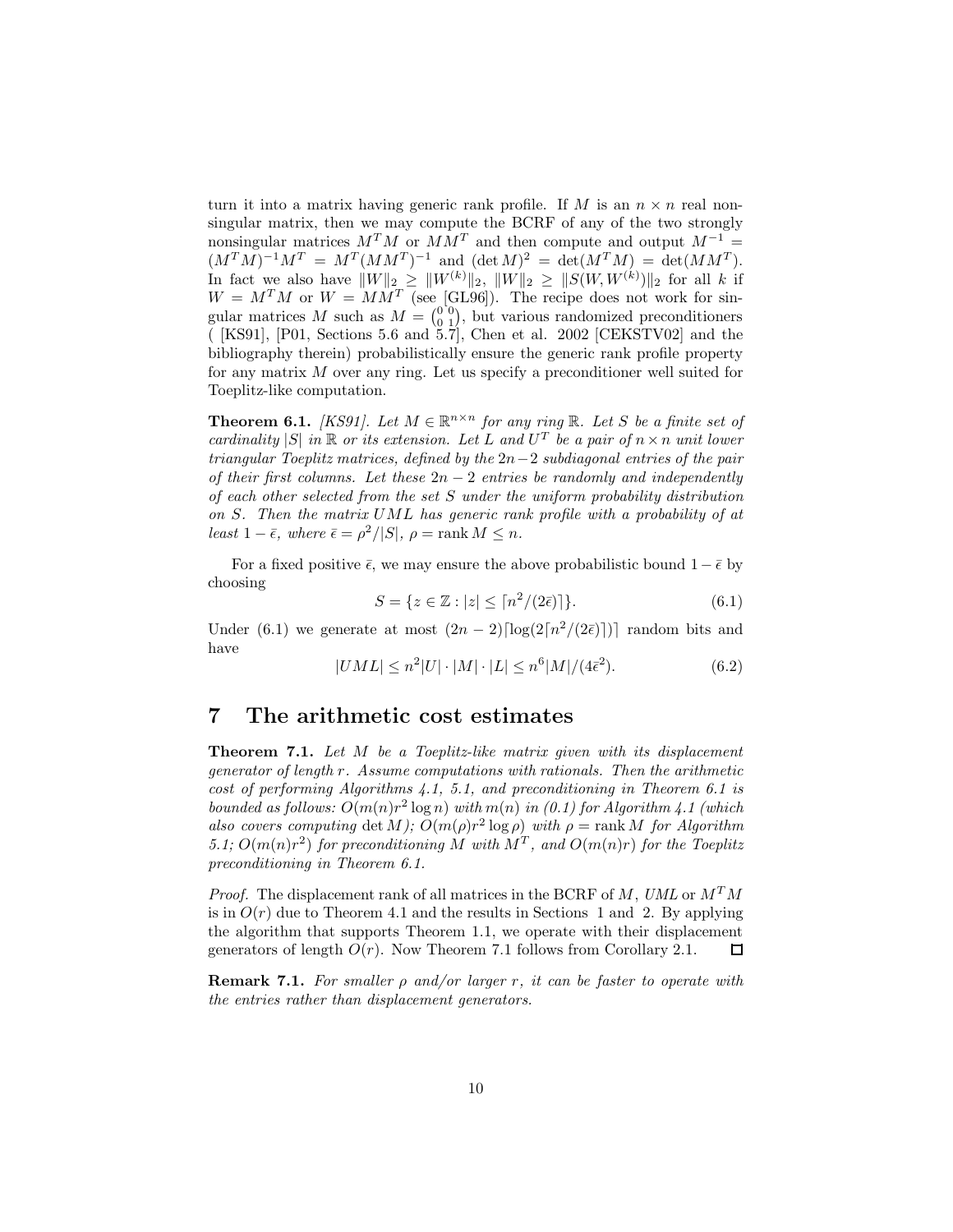#### **8 Bounding the precision of computing**

Assume that we are given a prime p, an integer  $w \geq 1$ , and a strongly nonsingular matrix M in  $\mathbb{Z}_p$  and let us seek a matrix Q satisfying (3.1) for  $q=1$ ,  $s = p^w$ . We apply Algorithm 4.1 performing the computations in  $\mathbb{Z}_{p^w}$ . This means the precision  $\lceil \log(p^w - 1) \rceil \leq \lceil w \log p \rceil$  and the bit operation complexity  $A \log \mu(w \log p)$  where A denotes the arithmetic cost estimates in Theorem 7.1. Unless w log p exceeds the length  $\lambda$  of a computer word, A equals also the number of the word operations involved. Practically, one should choose

$$
w = \lfloor \lambda / \log p \rfloor \tag{8.1}
$$

to save the subsequent lifting steps and word operations. This policy was called *saturated initialization* in [PMRWa].

## **9 Degeneration and randomization**

Since  $M$  is a strongly nonsingular matrix, we only need to care about degeneration at the stages of the compression of displacement generators, at which we employ Theorem 1.1 and the algorithm supporting it. To explain how to avoid degeneration in these computations, we need the following definition.

**Definition 9.1.** *Let*  $m, u \in \mathbb{Z}$ ,  $m > 1$ *. Then* u *has the order* s *in* m *if* s *is the maximal integer such that* m*−*<sup>s</sup>U ∈ Z*.*

Now, we avoid degeneration at the compression stage by always choosing the pivot that has the smallest order in  $p$  among all candidate entries. It is easy to verify that this indeed enables us to avoid divisions by the multiples of  $p$ , even under the partial pivoting, where we minimize the order in  $p$  among the entries in the same column of a matrix.

We may relax the assumption that the matrix  $M$  is strongly nonsingular by relying on the application of Algorithm 5.1 (instead of Algorithm 4.1) and Theorem 6.1, which holds in the ring  $\mathbb{Z}_{p^w}$ . This enable us to handle nonsingular rather than strongly nonsigular input matrices M.

The next results show that the transition from  $\mathbb{Z}$  to  $\mathbb{Z}_p$  is unlikely to cause degeneration where p in  $O(n \log(n|M|))$  is random and large enough and also where p is fixed and  $p/n$  is large while M is random.

**Theorem 9.1.** *Fix*  $\epsilon > 0$ *. Suppose that* w *is a positive integer,*  $M \in \mathbb{Z}^{n \times n}$  *is nonsingular, and a prime* p *is randomly sampled from the range* (y/20, y] *under the uniform probability distribution in this range where*  $y = \frac{n\xi \ln |M|}{w \epsilon} \geq 114$ ,  $\xi = \frac{16 \ln 114}{16 \ln 5.7 - \ln 114} = 16\alpha\beta = 3.278885 \cdots$ ,  $\alpha = \frac{\ln 114}{16 \ln 5.7} = 0.17006750 \cdots$ , and<br>  $\beta = \frac{1}{1-\alpha} = 1.2049303$ *. Then we have* 

$$
P = \text{Probability}((\det M) \bmod p^{w} = 0) < \epsilon. \tag{9.1}
$$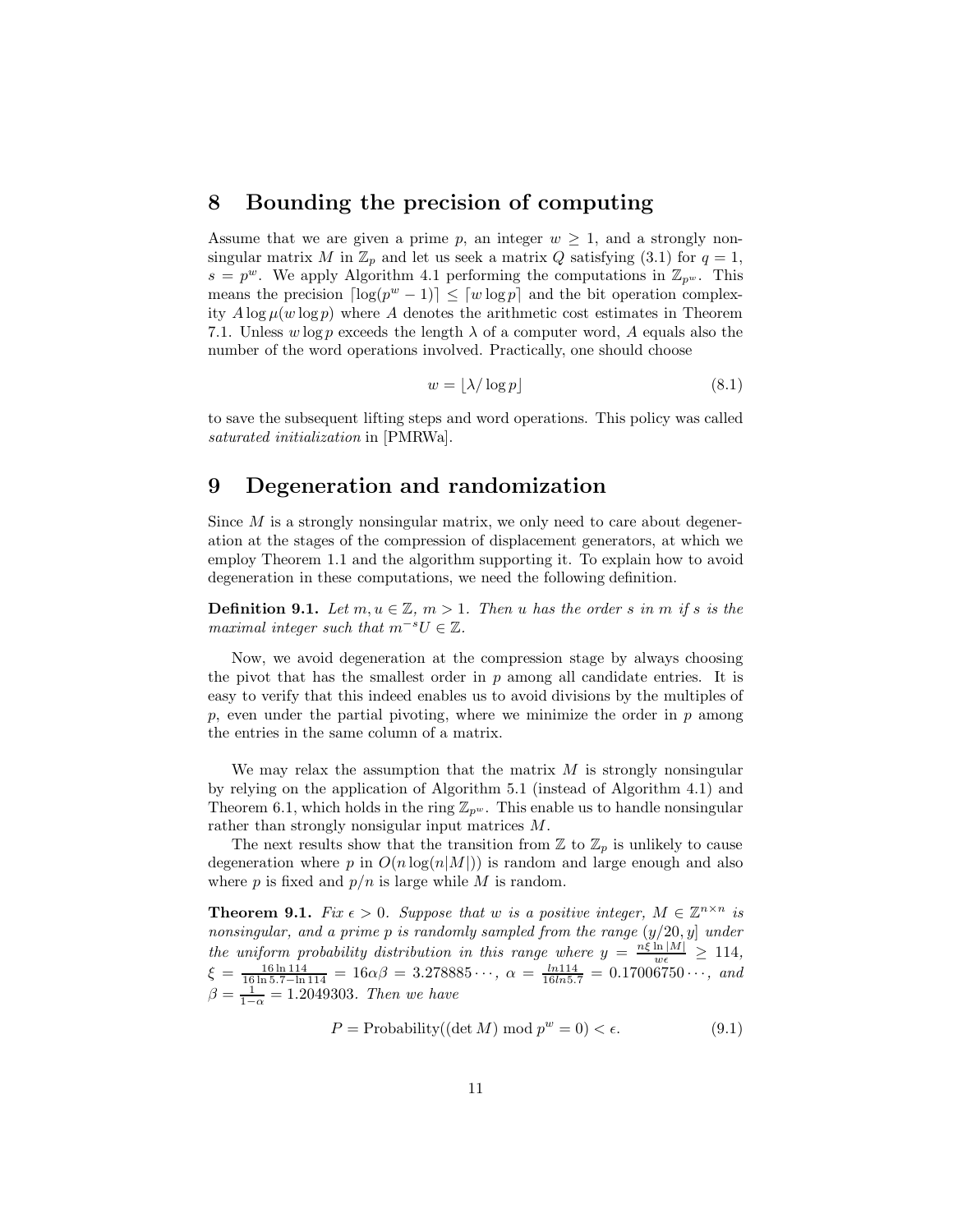*Proof.* See Theorem 10.1 in [PMRWa].

**Theorem 9.2.** *For two integers*  $p$  *(a prime)* and positive *n*, the fraction of exactly  $1 - \frac{1}{p}$  Toeplitz matrices in  $\mathbb{Z}_p^{n \times n}$  are nonsingular, and the fraction of *exactly*  $\left(1-\frac{1}{p}\right)(1-\frac{1}{p}+\frac{1}{p^2})^{n-1}$  *such matrices are strongly nonsingular.* 

*Proof.* See [D60] and Theorem 10.5 in Kaltofen and Lobo 1996 [KL96].  $\Box$ 

Theorems 9.1 and 9.2 show that the transition from  $\mathbb{Z}$  to  $\mathbb{Z}_p$  is unlikely to cause the degeneration of a matrix  $M$  where  $p$  is a sufficiently large random prime of the order of  $n \log|M|$  as well as where p is a fixed moderately large prime, and M is a random integer Toeplitz matrix.

The extension of the latter estimates to the case of Toeplitz-like matrices is an interesting open problem. If we detect degeneracy in the process of computing the BCRF, we may change the basic prime  $p$  or try the heuristic recipe in [PMRWa, Section 10.3], that is, first invert in  $\mathbb{Z}_p$  a matrix  $M + GH^T$  for random (or for random Toeplitz)  $n \times i$  matrices G and H for a small i; then invert it in  $\mathbb{Z}$ , and finally extend this to inverting in  $\mathbb{Z}$  the matrix M based on the Sherman–Morrison–Woodbury formula [GL96, page 50].

#### **10 The overall bit-complexity estimates**

Let us summarize the overall bit complexity estimates of computing the triple  $(q, k, Q)$ . Choose a random prime p and consider the problems of inverting a Toeplitz-like matrix M in  $\mathbb{Z}_p$  as well as the extensions to linear system solving and null space computations, based on the well known techniques (e.g., in [BP94, Section 2.2], [P01, Section 5.2] or [P03, Section 6]).

Preconditioning in Section 6 does not affect the overall asymptotic bit complexity bound except that  $2n-2$  random parameters must be generated and we should replace  $|M|$  by  $|M|n^6/(4\bar{\epsilon}^2)$ . By computing a shortest displacement generator for  $WV - I$  and verifying that it vanishes, one may certify that the output matrix  $W$  is the inverse of the input matrix  $V$ . Here we assume that the matrices  $W$  and  $V$  are given with their short displacement generators. We combine Theorems 1.1, 1.2, 6.1 and 7.1, and exploit the cited extensions to computing the matrix rank and a vector in (or a generator for the basis for) the null space and to solving singular linear systems of equations.

The following theorem summarizes the resulting complexity estimates.

**Theorem 10.1.** Suppose that we are given two positive numbers  $\epsilon$  and  $\bar{\epsilon}$  and *a sufficiently large positive* y *and let a prime* p *be randomly sampled under the uniform probability distribution in the range* (y/20, y]*. Let* w *be a positive integer.* Let a displacement generator  $(G, H)$  of length  $r = O(1)$  be *given in*  $\mathbb{Z}_p$  *for an*  $n \times n$  *matrix M.* Let  $p > 1 + n^2/(2\epsilon)$  *(cf. (6.1)) and*  $(\xi/\epsilon)\rho \ln(|M|n^6)/(4\bar{\epsilon}^2)$ )  $\geq$  114 *for*  $\rho = \text{rank } M$  *and the constant*  $\xi$  *in Theorem 9.1 where* w = 1*. Then it is sufficient to define two random unit*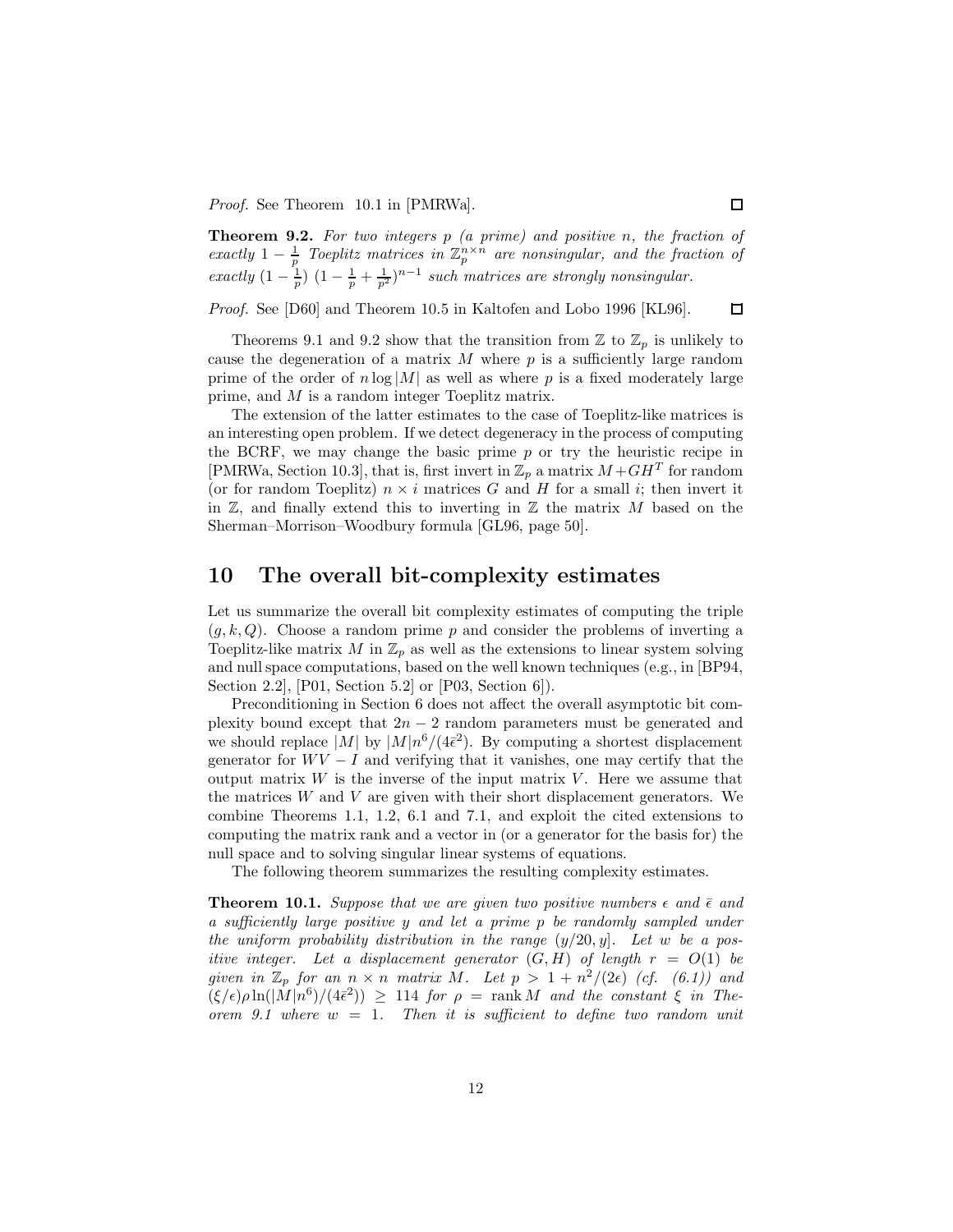*lower triangular Toeplitz matrices* L and  $U^T$  by generating  $2n - 2$  random in*tegers in the range*  $\left(-\frac{n^2}{2\epsilon}\right], \frac{n^2}{2\epsilon}\right]$  *of*  $(6.1)$ *, and in addition to perform*  $O((m(n) + m(\rho) \log \rho) \mu(w \log p))$  *bit operations for*  $m(n)$  *in* (0.1) and  $\mu(d)$  *in (0.2) in order to output either FAILURE with a probability of at most*  $\epsilon + \bar{\epsilon}$  *or a shortest displacement generator in*  $\mathbb{Z}_{p^w}$  *for*  $((UML)^{(\rho)})^{-1}$ *. The latter bit cost bounds also cover solving in*  $\mathbb{Z}_{p^w}$  *a linear system*  $M\mathbf{x} = \mathbf{b}$  *where*  $\log |\mathbf{b}| = O(n \log |M|)$  *or determining that the system is inconsistent in*  $\mathbb{Z}_{p^w}$  *as well as the cost of computing the rank, a vector from the null space of* M*, and a displacement generator for a matrix whose columns form a basis for the null space of* M*. The cost bounds do not cover the certification of the rank, the basis, and the inconsistency of the linear system.*

## **References**

- [ABM99] J. Abbott, M. Bronstein, T. Mulders. Fast Deterministic Computations of the Determinants of Dense Matrices, *Proc. of International Symposium on Symbolic and Algebraic Computation (ISSAC'99)*, 197–204, ACM Press, New York, 1999.
- [B03] D. J. Bernstein, Fast Multiplication and Its Applications, preprint, 2003. Available from http://cr.yp.to/papers.html
- [BA80] R. R. Bitmead, B. D. O. Anderson, Asymptotically Fast Solution of Toeplitz and Related Systems of Linear Equations, *Linear Algebra and Its Applications*, **34**, 103–116, 1980.
- [BP94] D. Bini, V. Y. Pan, *Polynomial and Matrix Computations, Volume* 1: Fundamental Algorithms, Birkhäuser, Boston, 1994.
- [CEKSTV02] L.Chen, W. Eberly, E. Kaltofen, B. D. Saunders, W. J. Turner, G. Villard, Efficient Matrix Preconditioners for Black Box Linear Algebra, *Linear Algebra and Its Applications*, **343–344**, 119–146, 2002.
- [CK91] D.G. Cantor, E. Kaltofen, On Fast Multiplication of Polynomials over Arbitrary Rings, *Acta Informatica*, **28, 7**, 697–701, 1991.
- [D60] D. E. Daykin, Distribution of Bordered Persymmetric Matrices in a Finite Field, *J. Reine und Angewandte Math.,* **203**, 47–54, 1960.
- [D82] J. D. Dixon, Exact Solution of Linear Equations Using p-adic Expansions, *Numerische Math.*, **40**, 137–141, 1982.
- [GG03] J. von zur Gathen, J. Gerhard, *Modern Computer Algebra*, Cambridge University Press, Cambridge, UK, 2003 (second edition).
- [GL96] G. H. Golub, C. F. Van Loan, *Matrix Computations*, Johns Hopkins University Press, Baltimore, Maryland, 1996 (third edition).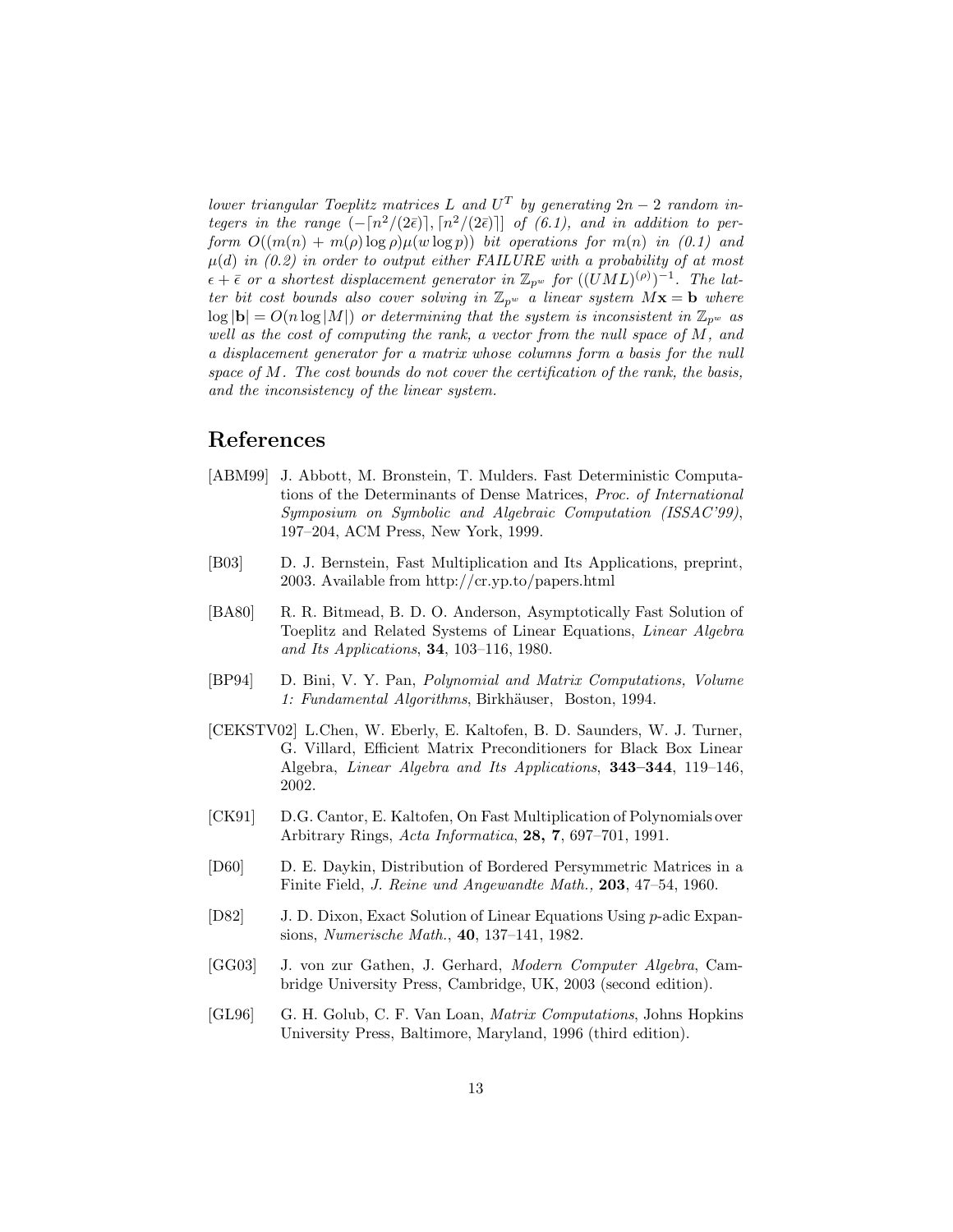- [K95] E. Kaltofen, Analysis of Coppersmith's Block Wiedenmann Algorithm for the Parallel Solution of Sparse Linear Systems, *Math. of Computation*, **64, 210**, 777–806, 1995.
- [KL96] E. Kaltofen, A. Lobo, On Rank Properties of Toeplitz Matrices over Finite Fields, *Proceedings of International Symposium on Symbolic and Algebraic Computation (ISSAC'96)*, 241–249, ACM Press, New York, 1996.
- [KS91] E. Kaltofen, B. D. Saunders, On Wiedemann's Method for Solving Sparse Linear Systems, *Proceedings of AAECC-5, Lecture Notes in Computer Science*, **536**, 29–38, Springer, Berlin, 1991.
- [KS99] T. Kailath, A. H. Sayed (editors), *Fast Reliable Algorithms for Matrices with Structure*, SIAM Publications, Philadelphia, 1999.
- [M74] M. Morf, Fast Algorithms for Multivariable Systems, Ph.D. Thesis, *Department of Electrical Engineering, Stanford University,* Stanford, California, 1974.
- [M80] M. Morf, Doubling Algorithms for Toeplitz and Related Equations, *Proceedings of IEEE International Conference on ASSP*, 954–959, IEEE Press, Piscataway, New Jersey, 1980.
- [M04] M. Monahan, Maximal Quatient Rational Reconstruction: an Almost Optimal Rational Reconstructions, *Proc. of International Symposium on Symbolic and Algebraic Computation (ISSAC' 04)*, 243–249, ACM Press, New York, 2004.
- [MC79] R. T. Moenck, J. H. Carter, Approximate Algorithms to Derive Exact Solutions to Systems of Linear Equations, *Proceedings of EU-ROSAM, Lecture Notes in Computer Science*, **72**, 63–73, Springer, Berlin, 1979.
- [P90] V. Y. Pan, On Computations with Dense Structured Matrices, *Math. of Computation*, **55, 191**, 179–190, 1990.
- [P92] V. Y. Pan, Parametrization of Newton's Iteration for Computations with Structured Matrices and Applications, *Computers and Mathematics (with Applications)*, **24, 3**, 61–75, 1992.
- [P00] V. Y. Pan, Parallel Complexity of Computations with General and Toeplitz-like Matrices Filled with Integers and Extensions, *SIAM J. Comput.*, **30, 4**, 1080–1125, 2000.
- [P01] V. Y. Pan, *Structured Matrices and Polynomials: Unified Superfast Algorithms*, Birkhäuser/Springer, Boston/New York, 2001.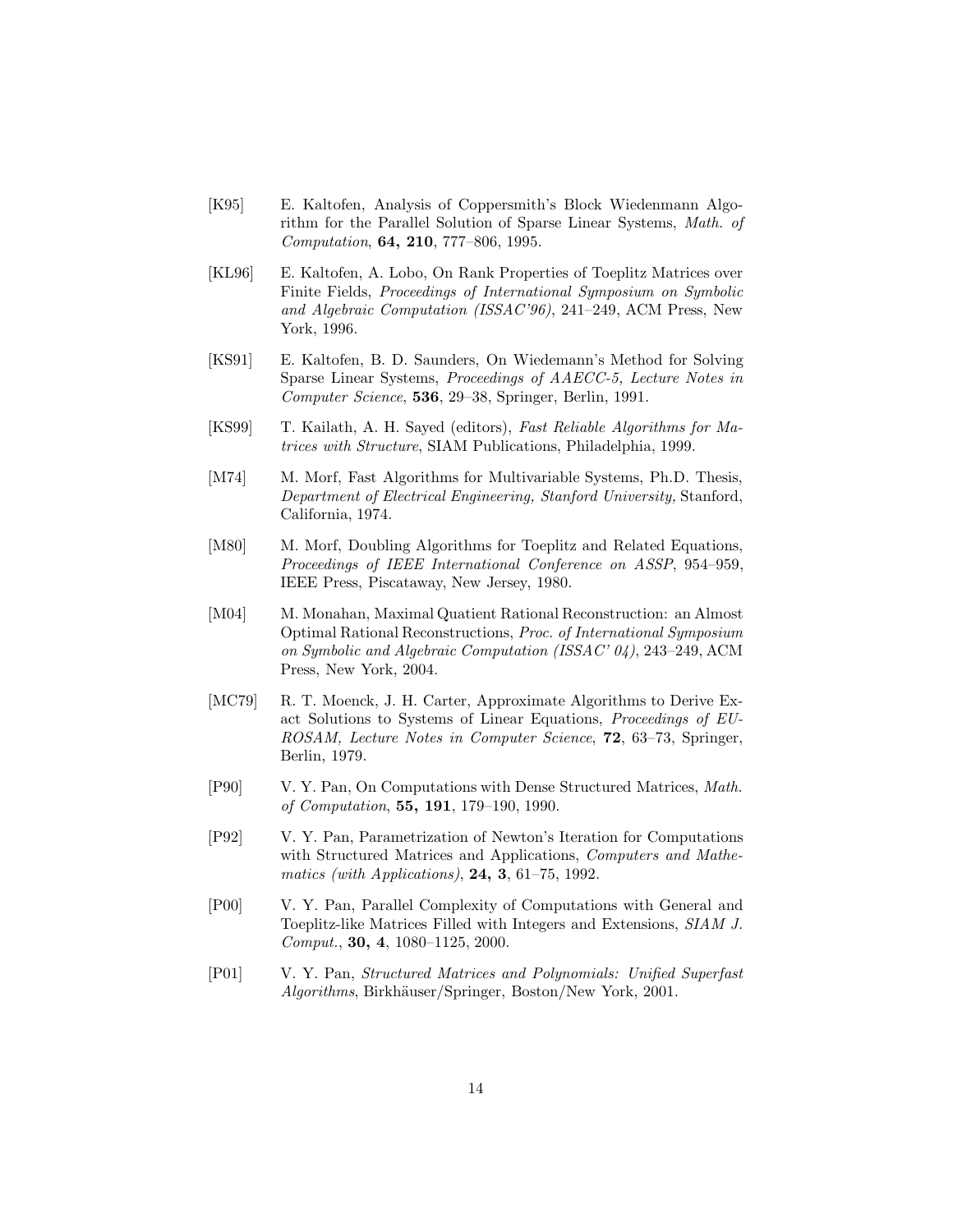- [P02] V. Y. Pan, Can We Optimize Toeplitz/Hankel Computations? *Proc. of the Fifth International Workshop on Computer Algebra in Scientific Computing (CASC'02)*, Yalta, Crimea, Sept. 2002 (E. W. Mayr, V. G. Ganzha, E. V. Vorozhtzov, Editors), 253–264, *Technische Universit¨at M¨unchen*, Germany, 2002.
- [P02a] V. Y. Pan, Nearly Optimal Toeplitz/Hankel Computations, Technical Report TR 2002 017, *Ph.D. Program in Computer Science, Graduate Center of CUNY*, New York, 2002.
- [P03] V. Y. Pan, Superfast Algorithms for Singular Toeplitz-Hankel-like Computations, Technical Report TR 2003 004 (revision of TR 2002 002), *Ph.D. Program in Computer Science, Graduate Center of CUNY*, New York, 2003.
- [PMRWa] V. Y. Pan, B. Murphy, R. E. Rosholt, X. Wang, Toeplitz and Hankel Meet Hensel and Newton Nearly Optimal Algorithms and Their Practical Acceleration with Saturated Initialization, Technical Report TR 2004, *Ph.D. Program in Computer Science, Graduate Center of CUNY*, New York, 2004.
- [PW03] V. Y. Pan, X. Wang, Inversion of Displacement Operators, *SIAM J. on Matrix Analysis and Applications*, **24, 3**, 660– 667, 2003.
- [PW04] V. Y. Pan, X. Wang, On Rational Number Reconstruction and Approximation, *SIAM J. on Computing*, **33,2**, 502–503, 2004.
- [W02] X. Wang, How Frequently Is the Matrix Nonsingular? Technical Report TR 2002 018, *Ph.D. Program in Computer Science, Graduate Center of CUNY*, New York, 2002.
- [WP03] X. Wang, V. Y. Pan, Acceleration of Euclidean Algorithm and Rational Number Reconstruction, *SIAM Journal on Computing*, **32,2**, 548–556, 2003.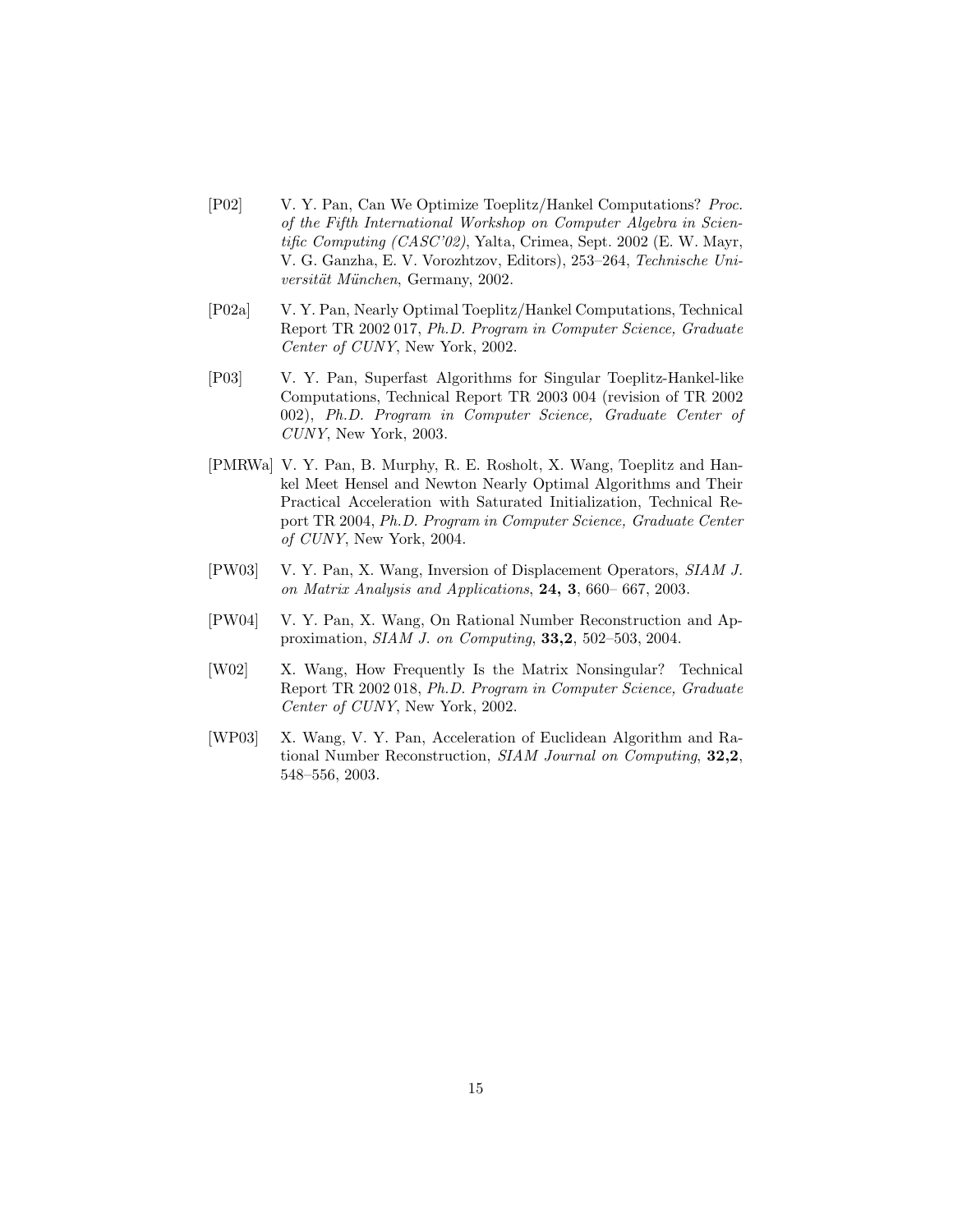# **Appendix**

## **A Some Properties of Displacement Operator**

**Theorem A.1.** *For any 4-tuple of scalars*  $(a, b, e, f)$  *and any matrix*  $M$ *, the*<br>*matrices*  $\Delta$   $\mu$ ,  $\mu$   $\mu$   $\mu$   $\Delta$   $\mu$ ,  $\mu$   $\alpha$   $\mu$   $\alpha$   $\mu$   $\Delta$   $\mu$   $\lambda$   $\mu$   $\alpha$   $\mu$   $\alpha$ *matrices*  $\Delta_{A(a),B(b)}(M) - \Delta_{A(e),B(f)}(M)$  and  $\nabla_{A(a),B(b)}(M) - \nabla_{A(e),B(f)}(M)$ <br>*have rank of at most 2, provided that*  $A(u) = Z_u$ ,  $B(v) = Z_v$ ;  $A(u) = Z_u$ ,  $B(v) = Z_v^T$ ;  $A(u) = Z_u^T$ ,  $B(v) = Z_v$ , or  $A(u) = Z_u^T$ ,  $B(v) = Z_v^T$ .

*Proof.* Combine the relations

$$
\Delta_{A,B}(M) - \Delta_{E,F}(M) = EM(F - B) + (E - A)MB;
$$
  
\n
$$
\nabla_{A,B}(M) - \nabla_{E,F}(M) = (A - E)M + M(F - B);
$$
  
\n
$$
rank(A - E) \le 1 \text{ if } A = Z_a, E = Z_e \text{ or if } A = Z_a^T, E = Z_e^T;
$$
  
\n
$$
rank(F - B) \le 1 \text{ if } B = Z_b, F = Z_f \text{ or if } B = Z_b^T, F = Z_f^T.
$$

 $\Box$ 

**Theorem A.2.** *[P01, Theorem 1.3.1]. If an operator matrix* <sup>A</sup> *is nonsingular, then*  $\nabla_{A,B}(M) = A\Delta_{A^{-1},B}(M)$ *. If an operator matrix B is nonsingular, then*  $\nabla_{A,B}(M) = -\Delta_{A,B^{-1}}(M)B.$ 

### **B BCRF trees (Examples)**

Figure 1 and 2 show two sample trees for  $8 \times 8$  and  $5 \times 5$  matrices M where we write  $S^{(k,l)} = S^{(l)}(M^{(k)}), k \ge l$  (see Theorem 4.2 a) and  $S^{(k,0)} = M^{(k)}$ .

It is immediately verified that Algorithm 4.1 completely and correctly defines the computation of the BCRF. For example, given an  $8 \times 8$  matrix M in Figure 1, it defines the following order (where  $c(N)$  means "compute  $N$ ",  $i(N)$  means "invert  $N$ "):

 $i(S^{(1,0)}), c(S^{(2,1)}), i(S^{(2,1)}), i(S^{(2,0)}), c(S^{(4,2)}), i(S^{(3,2)}), c(S^{(4,3)}), i(S^{(4,3)}),$  $i(S^{(4,2)})$ ,  $i(S^{(4,0)})$ ,  $c(S^{(8,4)})$ ,  $i(S^{(5,4)})$ ,  $c(S^{(6,5)})$ ,  $i(S^{(6,5)})$ ,  $i(S^{(6,4)})$ ,  $c(S^{(8,6)})$ ,  $i(S^{(7,6)}), c(S^{(8,7)}), i(S^{(8,7)}), i(S^{(8,6)}), i(S^{(8,4)}), i(S^{(8,0)}).$ 

Figure 3 shows the BCRF tree for a singular  $8 \times 8$  matrix of rank 5.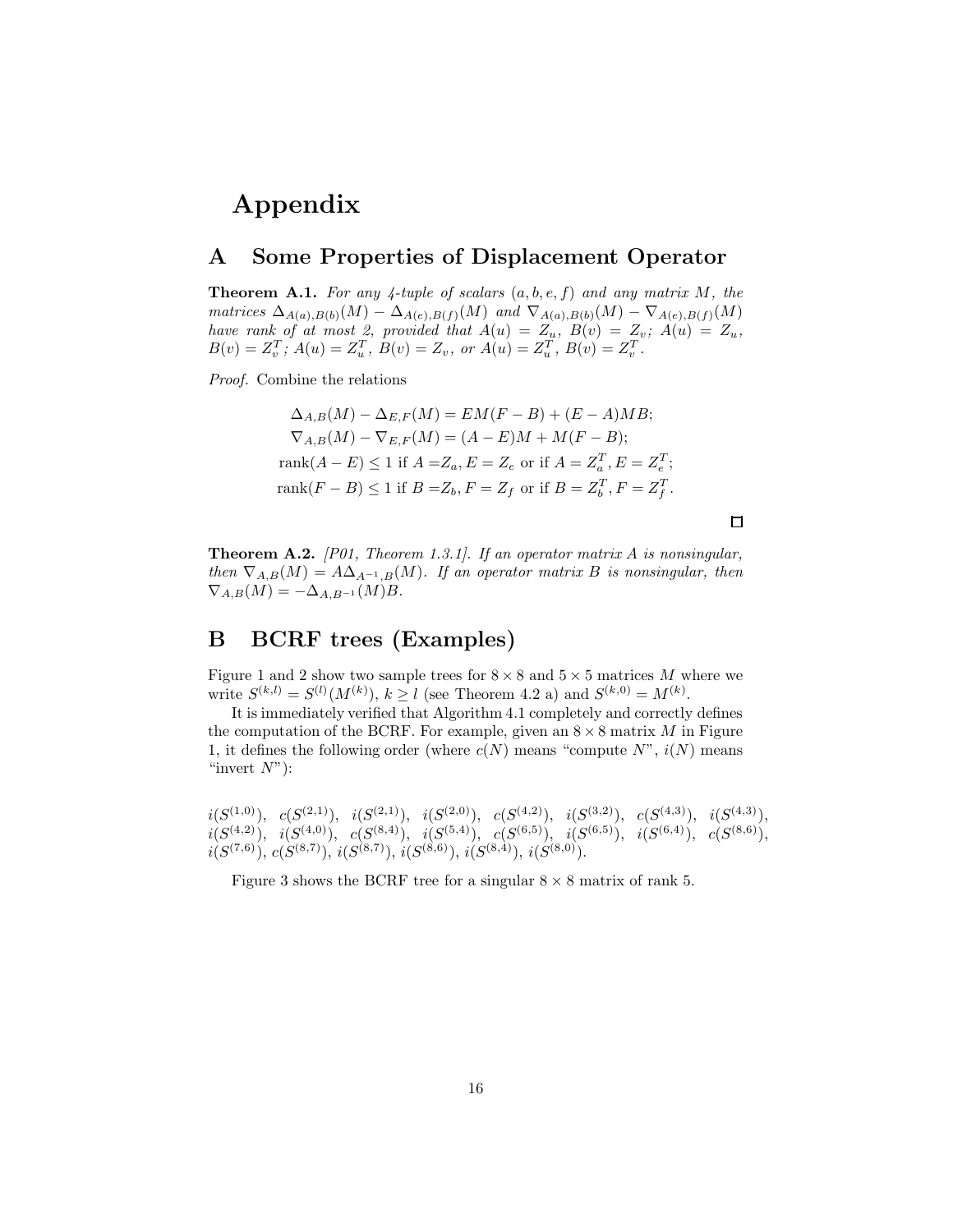

Figure 1: Generic BCRF tree  $T_{8,8}=T(M)$  for an  $8\times 8$  matrix  $M.$ 



Figure 2: Generic BCRF tree  $T_{5,5} = T(M)$  for a  $5 \times 5$  matrix  $M$ .